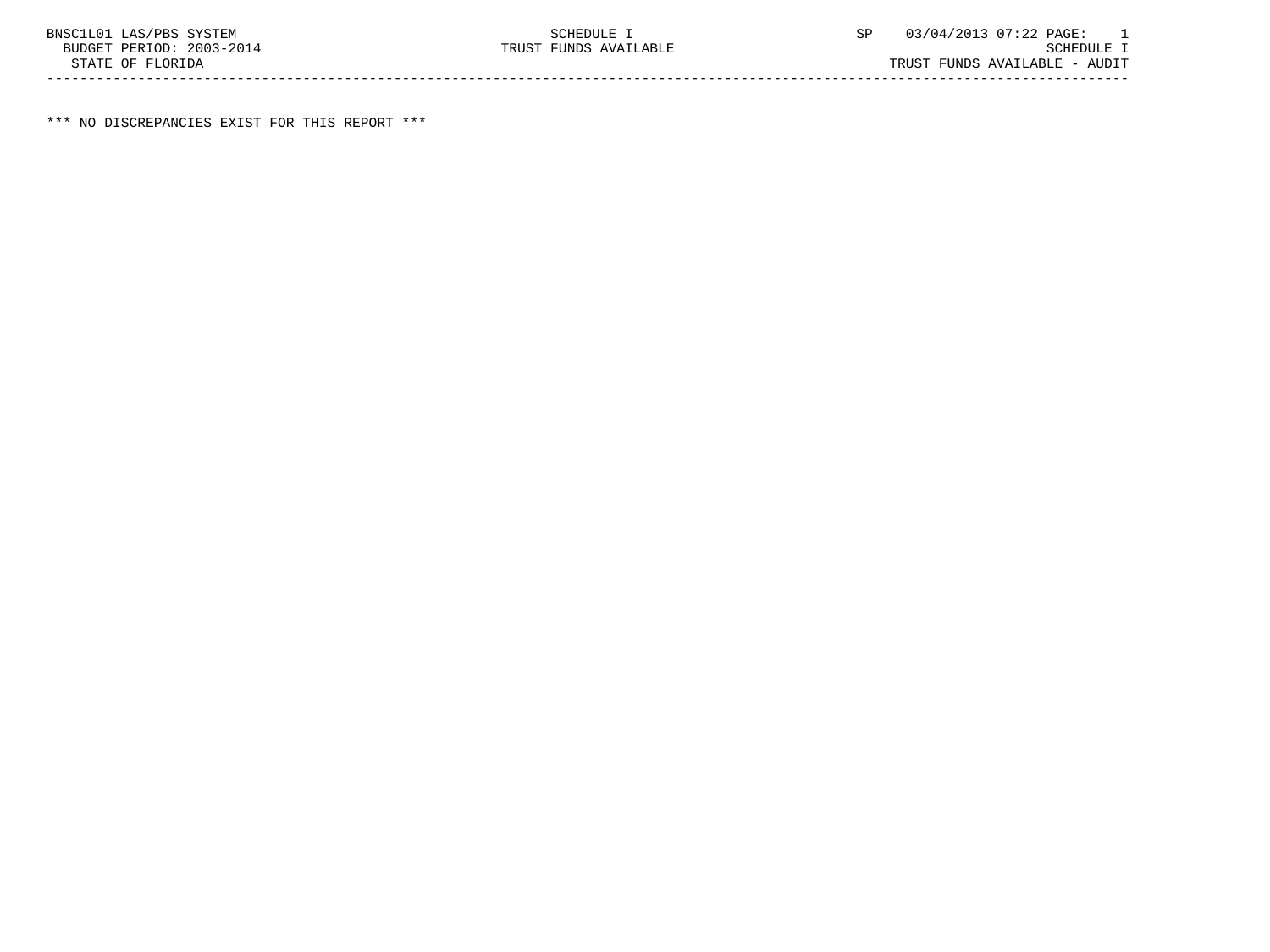COL A12 COL A14 AGY FIN REQ AGY AMD REQ FY 2013-14 FY 2013-14 ------------- -------------

# $CHILDREN & FAMILIES$  60000000

FUND: ADMINISTRATIVE TRUST FUND 2021

SECTION I: DETAIL OF REVENUES

|                                                 | REVENUE CAP SVC |       | AUTH   |        | MATCHING %     | <b>CFDA</b> |                                                                                                                                                                        |                               |
|-------------------------------------------------|-----------------|-------|--------|--------|----------------|-------------|------------------------------------------------------------------------------------------------------------------------------------------------------------------------|-------------------------------|
|                                                 | CODE            | CHG % |        |        | ST I/C LOC I/C | NO.         |                                                                                                                                                                        |                               |
|                                                 |                 |       |        |        |                |             |                                                                                                                                                                        |                               |
|                                                 |                 | 0.0   | 215.32 | 0.00   | 0.00           |             | 93.958 41,628 41,628<br>93.959 252,515 252,515                                                                                                                         |                               |
|                                                 |                 | 0.0   | 215.32 | 0.00   | 0.00           |             |                                                                                                                                                                        |                               |
|                                                 |                 | 0.0   | 215.32 | 0.00   | 0.00           |             | 93.667 192,272 192,272                                                                                                                                                 |                               |
| B7 BGGPSS BG - SSBG 2                           | 000799 NO       | 0.0   | 215.32 | 0.00   | 0.00           |             |                                                                                                                                                                        |                               |
| B9 BGGPTA BG - TANF                             | 000799 NO       | 0.0   | 215.32 | 0.00   | 0.00           |             | 93.667<br>93.667<br>93.558<br>8,514,979<br>93.671<br>16,536<br>93.566<br>498,494<br>498,494<br>498,494                                                                 |                               |
| C7 FGGGFV FG - FAM VILOENC 000799 NO            |                 | 0.0   | 215.32 | 0.00   | 0.00           |             |                                                                                                                                                                        |                               |
| D1 FGGGRC FG - REF CASH                         | 000799 NO       | 0.0   | 215.32 | 0.00   | 0.00           |             |                                                                                                                                                                        |                               |
| D2 FGGGR1 FG - REF SCL IMP                      | 000799 NO       | 0.0   | 215.32 | 0.00   | 0.00           |             | 93.566 288 288<br>93.576 7,041 7,041<br>93.566 7,169 7,169                                                                                                             |                               |
| D3 FGGGRH FG - REF CUB/HAT                      | 000799 NO       | 0.0   | 215.32 | 0.00   | 0.00           |             |                                                                                                                                                                        |                               |
| D5 FGGGRS FG - REFUGEE SS                       | 000799 NO       | 0.0   | 215.32 | 0.00   | 0.00           |             |                                                                                                                                                                        |                               |
| D7 FGGGRT FG - FER TAR AST                      | 000799 NO       | 0.0   | 215.32 | 0.00   | 0.00           |             | $\begin{array}{cccc} 93.584 & \qquad & 3,218 & \qquad & 3,218 \\ 14.231 & \qquad & 13,249 & \qquad & 13,249 \\ 16.588 & \qquad & 12,808 & \qquad & 12,808 \end{array}$ |                               |
| E7 FGGHEG FG - EMER SHLTR                       | 000799 NO       | 0.0   | 215.32 | 0.00   | 0.00           |             |                                                                                                                                                                        |                               |
| E8 FGGJAW FG - STOP VIOLE                       | 000799 NO       | 0.0   | 215.32 | 0.00   | 0.00           |             |                                                                                                                                                                        |                               |
| E9 FGGPAD FG - ADOPT ASST                       | 000799 NO       | 0.0   | 215.32 | 0.00   | 0.00           |             | $93.659$ $369,205$ $369,205$                                                                                                                                           |                               |
| FO FGGPCH FG - CHIP ENH                         | 000799 NO       | 0.0   | 215.32 | 0.00   | 0.00           |             |                                                                                                                                                                        |                               |
| F1 FGGPCW FG - 4B CHILD WF 000799 NO            |                 | 0.0   | 215.32 | 0.00   | 0.00           |             |                                                                                                                                                                        |                               |
| F9 FGGPMA FG - MED AMD                          | 000799 NO       | 0.0   | 215.32 | 0.00   | 0.00           |             | 93.767 131 131<br>93.645 13,937 13,937<br>93.778 5,584,695 5,584,695                                                                                                   |                               |
| G3 FGGPNV FG - 4E FOSTER                        | 000799 NO       | 0.0   | 215.32 | 0.00   | 0.00           |             |                                                                                                                                                                        |                               |
| G7 FGGUFA FG - FD STP ADM 000799 NO             |                 | 0.0   | 215.32 | 0.00   | 0.00           |             |                                                                                                                                                                        |                               |
| T3 TSF FRM 48 DOE 2098 001599 NO 0.0            |                 |       | 215.32 | 0.00   | 0.00           |             | 93.658 837,559 837,559<br>10.561 6,400,462 6,400,462<br>93.775 547,228 547,228                                                                                         |                               |
|                                                 |                 |       |        |        |                |             |                                                                                                                                                                        |                               |
|                                                 |                 |       |        |        |                |             |                                                                                                                                                                        |                               |
| TOTAL TO LINE B IN SECTION IV                   |                 |       |        |        |                |             |                                                                                                                                                                        | 24,083,441 24,083,441         |
|                                                 |                 |       |        |        |                |             |                                                                                                                                                                        | ============================= |
|                                                 |                 |       |        |        |                |             |                                                                                                                                                                        |                               |
| SECTION II: DETAIL OF NONOPERATING EXPENDITURES |                 |       |        |        |                |             |                                                                                                                                                                        |                               |
|                                                 |                 |       |        | OBJECT | TRANSFER       | CFDA        |                                                                                                                                                                        |                               |
|                                                 |                 |       |        | CODE   | TO BE          | NO.         |                                                                                                                                                                        |                               |
|                                                 |                 |       |        |        |                |             |                                                                                                                                                                        |                               |
| T1 TSFR TO GR SWCAP1000                         |                 |       |        |        |                |             | 810000 60900101 2,105,957 2,105,957                                                                                                                                    |                               |
|                                                 |                 |       |        |        |                |             |                                                                                                                                                                        |                               |
|                                                 |                 |       |        |        |                |             |                                                                                                                                                                        |                               |
| TOTAL TO LINE E IN SECTION IV                   |                 |       |        |        |                |             |                                                                                                                                                                        | 2, 105, 957 2, 105, 957       |
|                                                 |                 |       |        |        |                |             |                                                                                                                                                                        | ============================  |
|                                                 |                 |       |        |        |                |             |                                                                                                                                                                        |                               |
| SECTION III: ADJUSTMENTS                        |                 |       |        |        |                |             |                                                                                                                                                                        |                               |
|                                                 |                 |       |        | OBJECT |                |             |                                                                                                                                                                        |                               |
|                                                 |                 |       |        | CODE   |                |             |                                                                                                                                                                        |                               |
|                                                 |                 |       |        |        |                |             |                                                                                                                                                                        |                               |
|                                                 |                 |       |        |        |                |             |                                                                                                                                                                        |                               |
|                                                 |                 |       |        |        |                |             |                                                                                                                                                                        |                               |

TOTAL TO LINE H IN SECTION IV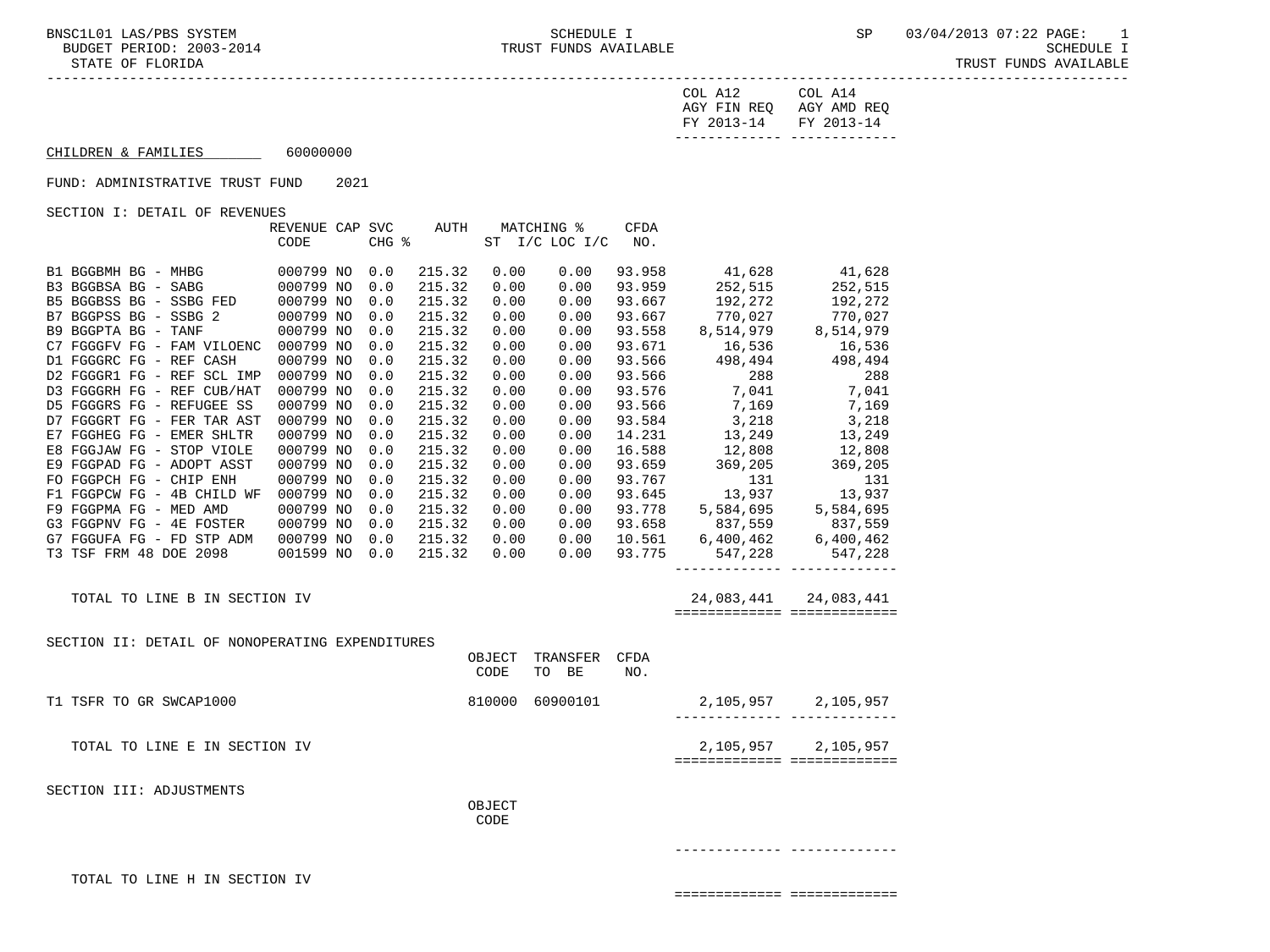| FY 2013-14 FY 2013-14   |  |
|-------------------------|--|
| AGY FIN REQ AGY AMD REQ |  |
| COL A12<br>COL A14      |  |

# $CHILDREN & FAMILIES$  60000000

FUND: ADMINISTRATIVE TRUST FUND 2021

| UNRESERVED FUND BALANCE - JULY 1               | ΆI                | 760,279    | 760,279    |
|------------------------------------------------|-------------------|------------|------------|
| ADD: REVENUES (FROM SECTION I)                 | (B)               | 24,083,441 | 24,083,441 |
| TOTAL FUNDS AVAILABLE (LINE A + LINE B)        | $^{\prime}$ C $)$ | 24,843,720 | 24,843,720 |
| LESS: OPERATING EXPENDITURES                   | (D)               | 22,663,186 | 22,663,186 |
| LESS: NONOPERATING EXPENDITURES (SECTION II)   | (E)               | 2,105,957  | 2,105,957  |
| LESS: FIXED CAPITAL OUTLAY (TOTAL ONLY)        | 'F)               |            |            |
| UNRESERVED FUND BALANCE - JUNE 30 - BEFORE ADJ | (G)               | 74.577     | 74,577     |
| NET ADJUSTMENTS (FROM SECTION III)             | (H)               |            |            |
| ADJUSTED UNRESERVED FUND BALANCE - JUNE 30     |                   | 74.577     | 74,577     |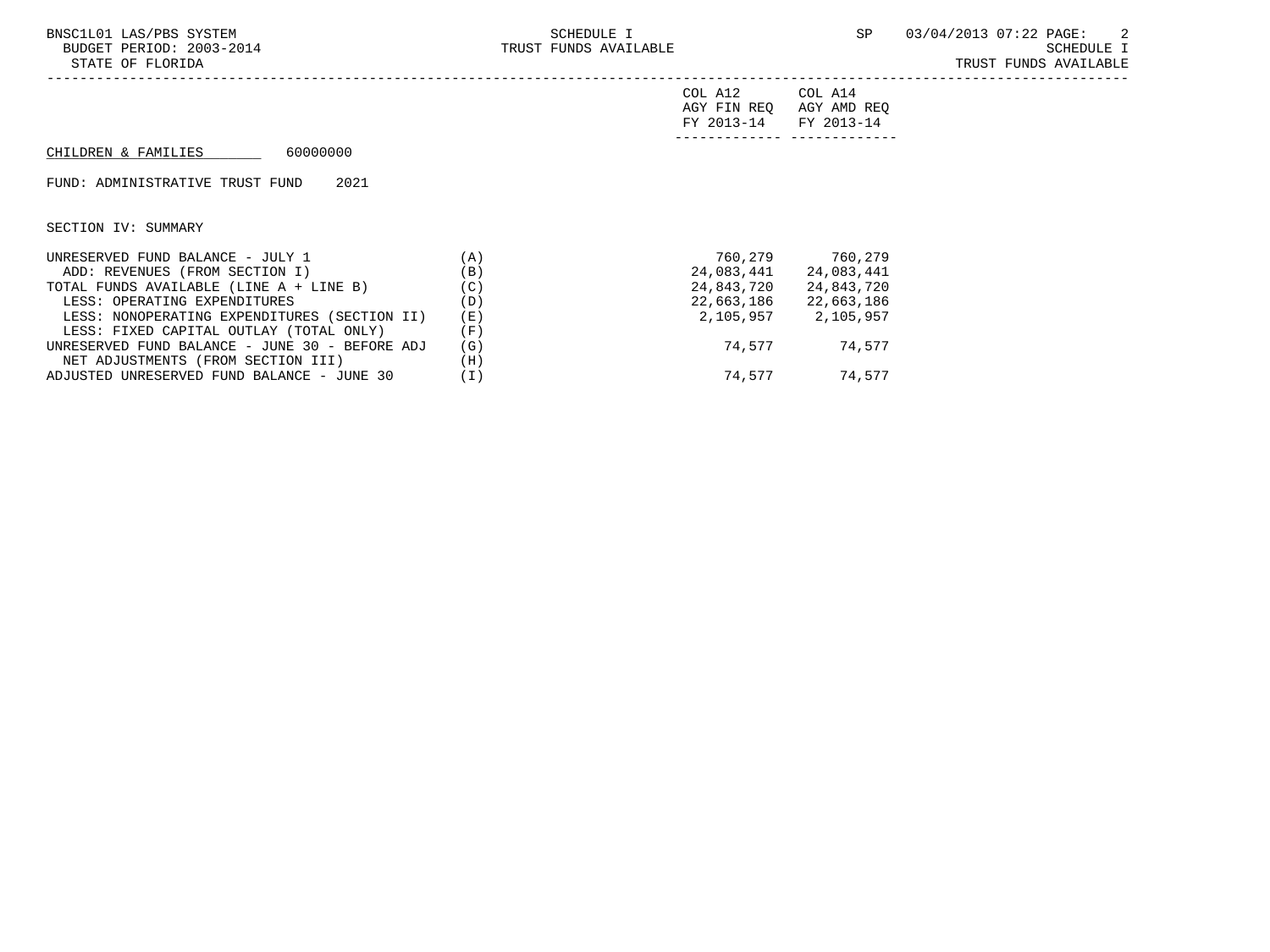| BNSC1L01 LAS/PBS SYSTEM<br>BUDGET PERIOD: 2003-2014<br>STATE OF FLORIDA                                                                                                                                                                  |                                                            |                                                                                                          | SCHEDULE I<br>TRUST FUNDS AVAILABLE |                                                                                       | SP                                 | 03/04/2013 07:22 PAGE:<br>-3<br>SCHEDULE I<br>TRUST FUNDS AVAILABLE |
|------------------------------------------------------------------------------------------------------------------------------------------------------------------------------------------------------------------------------------------|------------------------------------------------------------|----------------------------------------------------------------------------------------------------------|-------------------------------------|---------------------------------------------------------------------------------------|------------------------------------|---------------------------------------------------------------------|
| ----------------------                                                                                                                                                                                                                   |                                                            |                                                                                                          |                                     | COL A12<br>FY 2013-14 FY 2013-14                                                      | COL A14<br>AGY FIN REQ AGY AMD REQ |                                                                     |
| CHILDREN & FAMILIES                                                                                                                                                                                                                      | 60000000                                                   |                                                                                                          |                                     |                                                                                       |                                    |                                                                     |
| FUND: ALCOHOL/DRUGABU/MEN HLH TF                                                                                                                                                                                                         | 2027                                                       |                                                                                                          |                                     |                                                                                       |                                    |                                                                     |
| SECTION I: DETAIL OF REVENUES                                                                                                                                                                                                            | REVENUE CAP SVC AUTH MATCHING %<br>CODE<br>$CHG$ $\approx$ | ST I/C LOC I/C NO.                                                                                       | CFDA                                |                                                                                       |                                    |                                                                     |
| A1 BGGBMH BG - MHBG<br>A3 BGGBSA BG - SABG                                                                                                                                                                                               | 000700 NO 0.0<br>000700 NO 0.0                             | 20.195  0.00  0.00  93.958  25,445,478  25,445,478<br>20.195  0.00  0.00  93.959  94,742,558  94,742,558 |                                     |                                                                                       | ________________________________   |                                                                     |
| TOTAL TO LINE B IN SECTION IV                                                                                                                                                                                                            |                                                            |                                                                                                          |                                     | 120,188,036  120,188,036                                                              | ============================       |                                                                     |
| SECTION II: DETAIL OF NONOPERATING EXPENDITURES                                                                                                                                                                                          |                                                            | OBJECT TRANSFER CFDA<br>CODE<br>TO BE                                                                    | NO.                                 |                                                                                       |                                    |                                                                     |
|                                                                                                                                                                                                                                          |                                                            |                                                                                                          |                                     |                                                                                       | -------------- --------------      |                                                                     |
| TOTAL TO LINE E IN SECTION IV                                                                                                                                                                                                            |                                                            |                                                                                                          |                                     |                                                                                       | ===========================        |                                                                     |
| SECTION III: ADJUSTMENTS                                                                                                                                                                                                                 |                                                            | OBJECT<br>CODE                                                                                           |                                     |                                                                                       |                                    |                                                                     |
|                                                                                                                                                                                                                                          |                                                            |                                                                                                          |                                     |                                                                                       |                                    |                                                                     |
| TOTAL TO LINE H IN SECTION IV                                                                                                                                                                                                            |                                                            |                                                                                                          |                                     |                                                                                       | ============================       |                                                                     |
| SECTION IV: SUMMARY                                                                                                                                                                                                                      |                                                            |                                                                                                          |                                     |                                                                                       |                                    |                                                                     |
| UNRESERVED FUND BALANCE - JULY 1<br>ADD: REVENUES (FROM SECTION I)<br>TOTAL FUNDS AVAILABLE (LINE A + LINE B)<br>LESS: OPERATING EXPENDITURES<br>LESS: NONOPERATING EXPENDITURES (SECTION II)<br>LESS: FIXED CAPITAL OUTLAY (TOTAL ONLY) |                                                            | (A)<br>(B)<br>(C)<br>(D)<br>(E)<br>(F)                                                                   |                                     | 120, 188, 036 120, 188, 036<br>120,872,910 120,872,910<br>120, 188, 036 120, 188, 036 | 684,874 684,874                    |                                                                     |
| UNRESERVED FUND BALANCE - JUNE 30 - BEFORE ADJ<br>NET ADJUSTMENTS (FROM SECTION III)                                                                                                                                                     |                                                            | (G)<br>(H)                                                                                               |                                     |                                                                                       | 684,874 684,874                    |                                                                     |
| ADJUSTED UNRESERVED FUND BALANCE - JUNE 30                                                                                                                                                                                               |                                                            | (I)                                                                                                      |                                     | 684,874                                                                               | 684,874                            |                                                                     |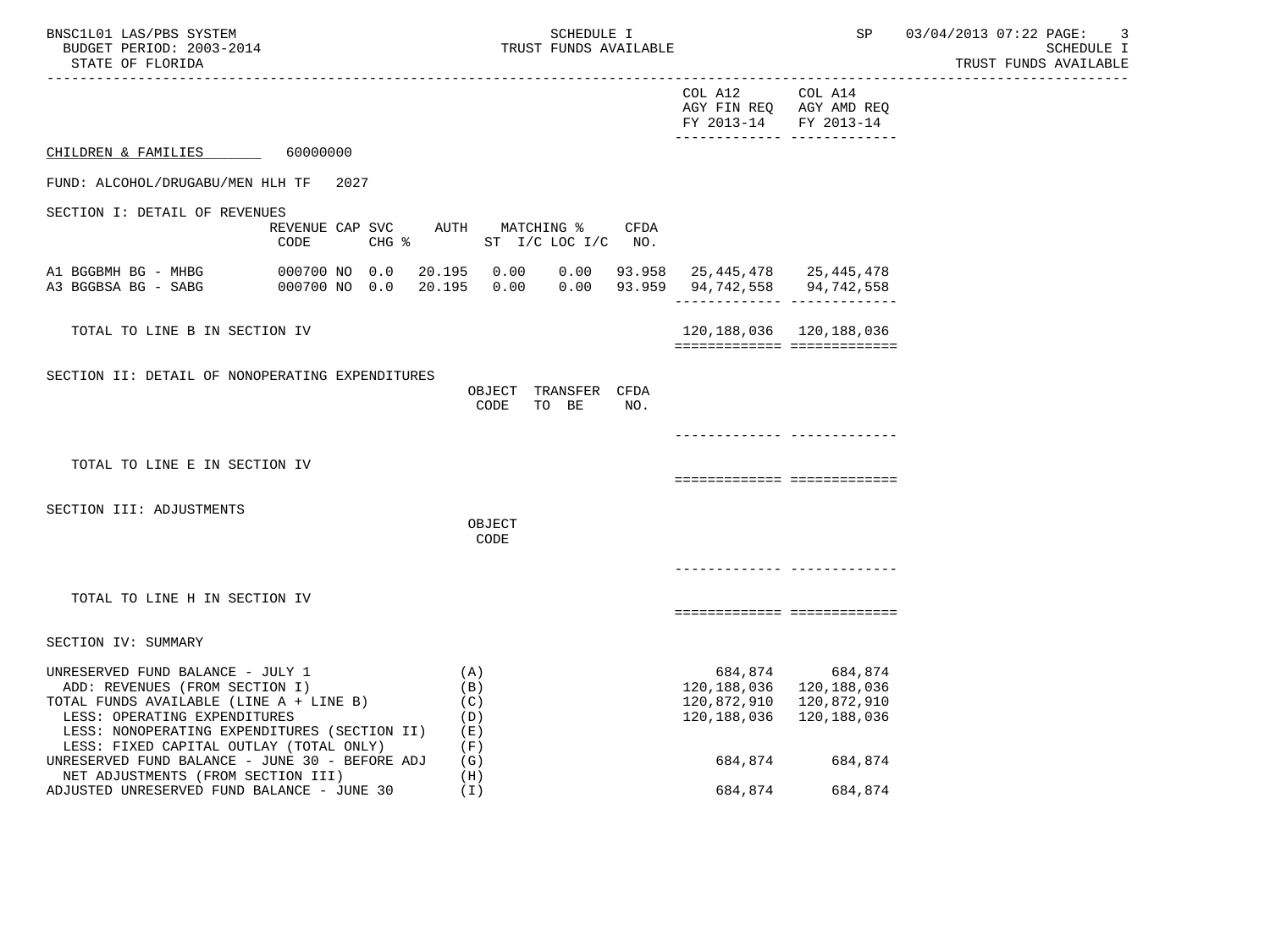TRUST FUNDS AVAILABLE

| STATE OF FLORIDA                                                                                                                                                                                                                         |                                              |                                                                                                 |                                                                                                     | TRUST FUNDS AVAILABLE |
|------------------------------------------------------------------------------------------------------------------------------------------------------------------------------------------------------------------------------------------|----------------------------------------------|-------------------------------------------------------------------------------------------------|-----------------------------------------------------------------------------------------------------|-----------------------|
|                                                                                                                                                                                                                                          |                                              | COL A12<br>AGY FIN REQ AGY AMD REQ<br>FY 2013-14 FY 2013-14<br>________________________________ | COL A14                                                                                             |                       |
| CHILDREN & FAMILIES 60000000                                                                                                                                                                                                             |                                              |                                                                                                 |                                                                                                     |                       |
| FUND: CHILD WELFARE TRAINING TF<br>2083                                                                                                                                                                                                  |                                              |                                                                                                 |                                                                                                     |                       |
| SECTION I: DETAIL OF REVENUES<br>REVENUE CAP SVC AUTH MATCHING %<br>CODE                                                                                                                                                                 | CFDA<br>CHG % ST I/C LOC I/C NO.             |                                                                                                 |                                                                                                     |                       |
| M1 DIVORCE EST CONF 000100 YES 8.0 28.101 0.00 0.00<br>M2 TRAFFIC VIOLATION 001200 NO 8.0 318.14 0.00 0.00<br>T1 TSF FRM 64 DOH 2021 001500 NO 0.0 3820255 0.00 0.00                                                                     |                                              | 400,000 400,000<br>1,583,896 1,583,896<br>962,774 962,774                                       |                                                                                                     |                       |
| TOTAL TO LINE B IN SECTION IV                                                                                                                                                                                                            |                                              | ============================                                                                    | 2,946,670 2,946,670                                                                                 |                       |
| SECTION II: DETAIL OF NONOPERATING EXPENDITURES                                                                                                                                                                                          | OBJECT TRANSFER CFDA<br>CODE<br>TO BE<br>NO. |                                                                                                 |                                                                                                     |                       |
| FR 5% STATE TRUST FUND RESERVE<br>S1 SERVICE CHARGE TO GR                                                                                                                                                                                | 999000<br>880800                             | ------------- -------------                                                                     | 140,066 140,066<br>158,712 158,712                                                                  |                       |
| TOTAL TO LINE E IN SECTION IV                                                                                                                                                                                                            |                                              | ============================                                                                    | 298,778 298,778                                                                                     |                       |
| SECTION III: ADJUSTMENTS                                                                                                                                                                                                                 | OBJECT<br>CODE                               |                                                                                                 |                                                                                                     |                       |
| TOTAL TO LINE H IN SECTION IV                                                                                                                                                                                                            |                                              |                                                                                                 |                                                                                                     |                       |
|                                                                                                                                                                                                                                          |                                              | ===========================                                                                     |                                                                                                     |                       |
| SECTION IV: SUMMARY                                                                                                                                                                                                                      |                                              |                                                                                                 |                                                                                                     |                       |
| UNRESERVED FUND BALANCE - JULY 1<br>ADD: REVENUES (FROM SECTION I)<br>TOTAL FUNDS AVAILABLE (LINE A + LINE B)<br>LESS: OPERATING EXPENDITURES<br>LESS: NONOPERATING EXPENDITURES (SECTION II)<br>LESS: FIXED CAPITAL OUTLAY (TOTAL ONLY) | (A)<br>(B)<br>(C)<br>(D)<br>(E)<br>(F)       | 298,778                                                                                         | 1,575,960 1,575,960<br>2,946,670 2,946,670<br>4,522,630 4,522,630<br>2,829,097 2,829,097<br>298,778 |                       |
| UNRESERVED FUND BALANCE - JUNE 30 - BEFORE ADJ<br>NET ADJUSTMENTS (FROM SECTION III)<br>ADJUSTED UNRESERVED FUND BALANCE - JUNE 30                                                                                                       | (G)<br>(H)<br>(I)                            | 1,394,755                                                                                       | 1,394,755 1,394,755<br>1,394,755                                                                    |                       |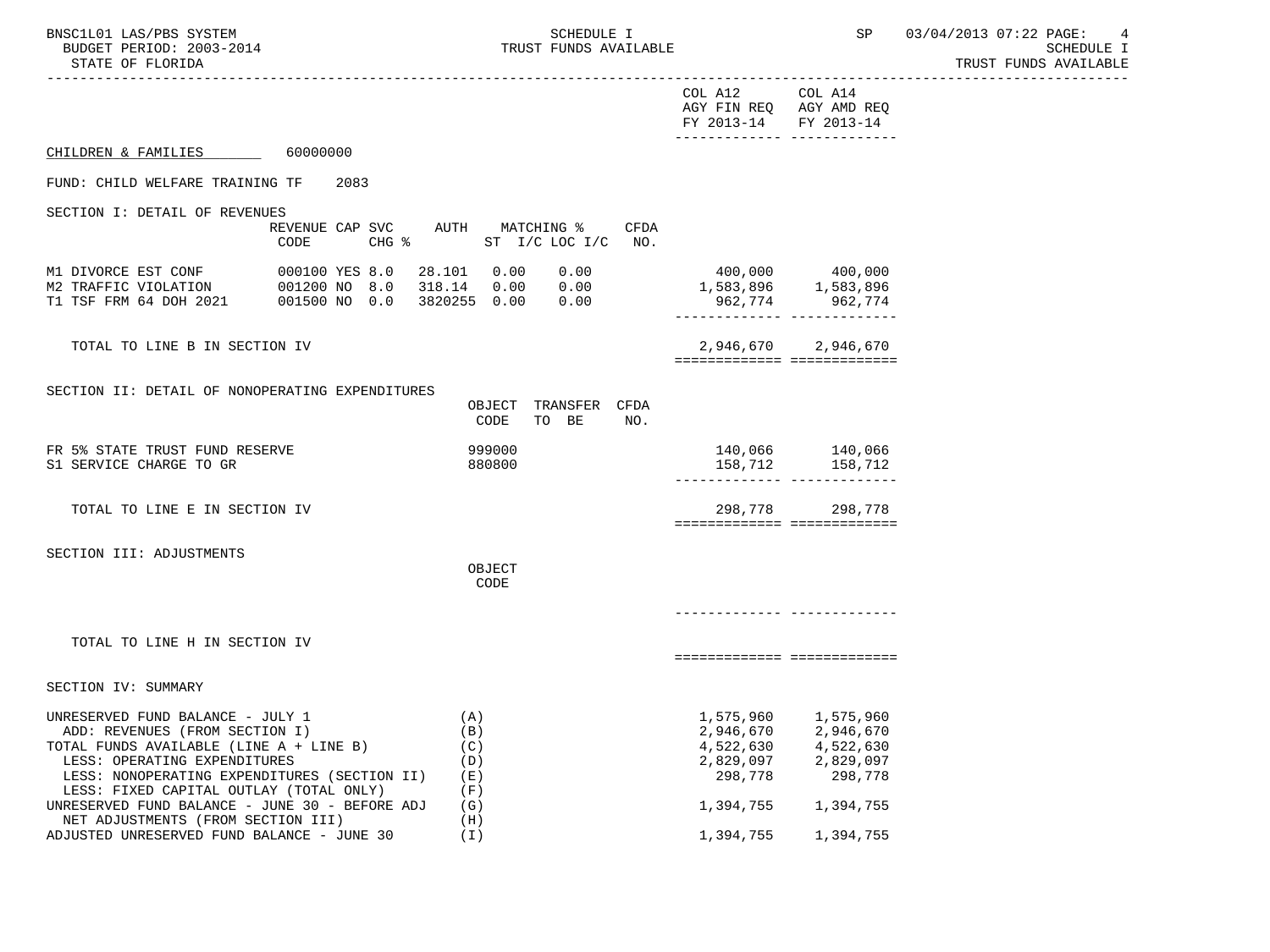| BNSC1L01 LAS/PBS SYSTEM<br>BUDGET PERIOD: 2003-2014<br>STATE OF FLORIDA                                                                                                                                                                                                                                                                                                        | SCHEDULE I<br>TRUST FUNDS AVAILABLE                              |                                          |                                                                                           | SP 03/04/2013 07:22 PAGE:<br>5<br>SCHEDULE I<br>TRUST FUNDS AVAILABLE |
|--------------------------------------------------------------------------------------------------------------------------------------------------------------------------------------------------------------------------------------------------------------------------------------------------------------------------------------------------------------------------------|------------------------------------------------------------------|------------------------------------------|-------------------------------------------------------------------------------------------|-----------------------------------------------------------------------|
|                                                                                                                                                                                                                                                                                                                                                                                |                                                                  | COL A12 COL A14<br>FY 2013-14 FY 2013-14 | AGY FIN REQ AGY AMD REQ                                                                   |                                                                       |
| CHILDREN & FAMILIES 60000000                                                                                                                                                                                                                                                                                                                                                   |                                                                  |                                          |                                                                                           |                                                                       |
| FUND: TOBACCO SETTLEMENT TF 2122                                                                                                                                                                                                                                                                                                                                               |                                                                  |                                          |                                                                                           |                                                                       |
| SECTION I: DETAIL OF REVENUES<br>CODE                                                                                                                                                                                                                                                                                                                                          | REVENUE CAP SVC AUTH MATCHING % CFDA<br>CHG % ST I/C LOC I/C NO. |                                          |                                                                                           |                                                                       |
|                                                                                                                                                                                                                                                                                                                                                                                |                                                                  | 132,233,530 132,233,530                  |                                                                                           |                                                                       |
| TOTAL TO LINE B IN SECTION IV                                                                                                                                                                                                                                                                                                                                                  |                                                                  |                                          | 132, 233, 530 132, 233, 530<br>============================                               |                                                                       |
| SECTION II: DETAIL OF NONOPERATING EXPENDITURES                                                                                                                                                                                                                                                                                                                                | OBJECT TRANSFER CFDA<br>CODE<br>TO BE<br>NO.                     |                                          |                                                                                           |                                                                       |
|                                                                                                                                                                                                                                                                                                                                                                                |                                                                  |                                          | ____________ ____________                                                                 |                                                                       |
| TOTAL TO LINE E IN SECTION IV                                                                                                                                                                                                                                                                                                                                                  |                                                                  |                                          | ===========================                                                               |                                                                       |
| SECTION III: ADJUSTMENTS                                                                                                                                                                                                                                                                                                                                                       | OBJECT<br>CODE                                                   |                                          |                                                                                           |                                                                       |
|                                                                                                                                                                                                                                                                                                                                                                                |                                                                  |                                          |                                                                                           |                                                                       |
| TOTAL TO LINE H IN SECTION IV                                                                                                                                                                                                                                                                                                                                                  |                                                                  |                                          | ===========================                                                               |                                                                       |
| SECTION IV: SUMMARY                                                                                                                                                                                                                                                                                                                                                            |                                                                  |                                          |                                                                                           |                                                                       |
| UNRESERVED FUND BALANCE - JULY 1<br>ADD: REVENUES (FROM SECTION I)<br>TOTAL FUNDS AVAILABLE (LINE A + LINE B)<br>LESS: OPERATING EXPENDITURES<br>LESS: NONOPERATING EXPENDITURES (SECTION II)<br>LESS: FIXED CAPITAL OUTLAY (TOTAL ONLY)<br>UNRESERVED FUND BALANCE - JUNE 30 - BEFORE ADJ<br>NET ADJUSTMENTS (FROM SECTION III)<br>ADJUSTED UNRESERVED FUND BALANCE - JUNE 30 | (A)<br>(B)<br>(C)<br>(D)<br>( E )<br>(F)<br>(G)<br>(H)<br>(T)    |                                          | 132, 233, 530 132, 233, 530<br>132, 233, 530 132, 233, 530<br>132, 233, 530 132, 233, 530 |                                                                       |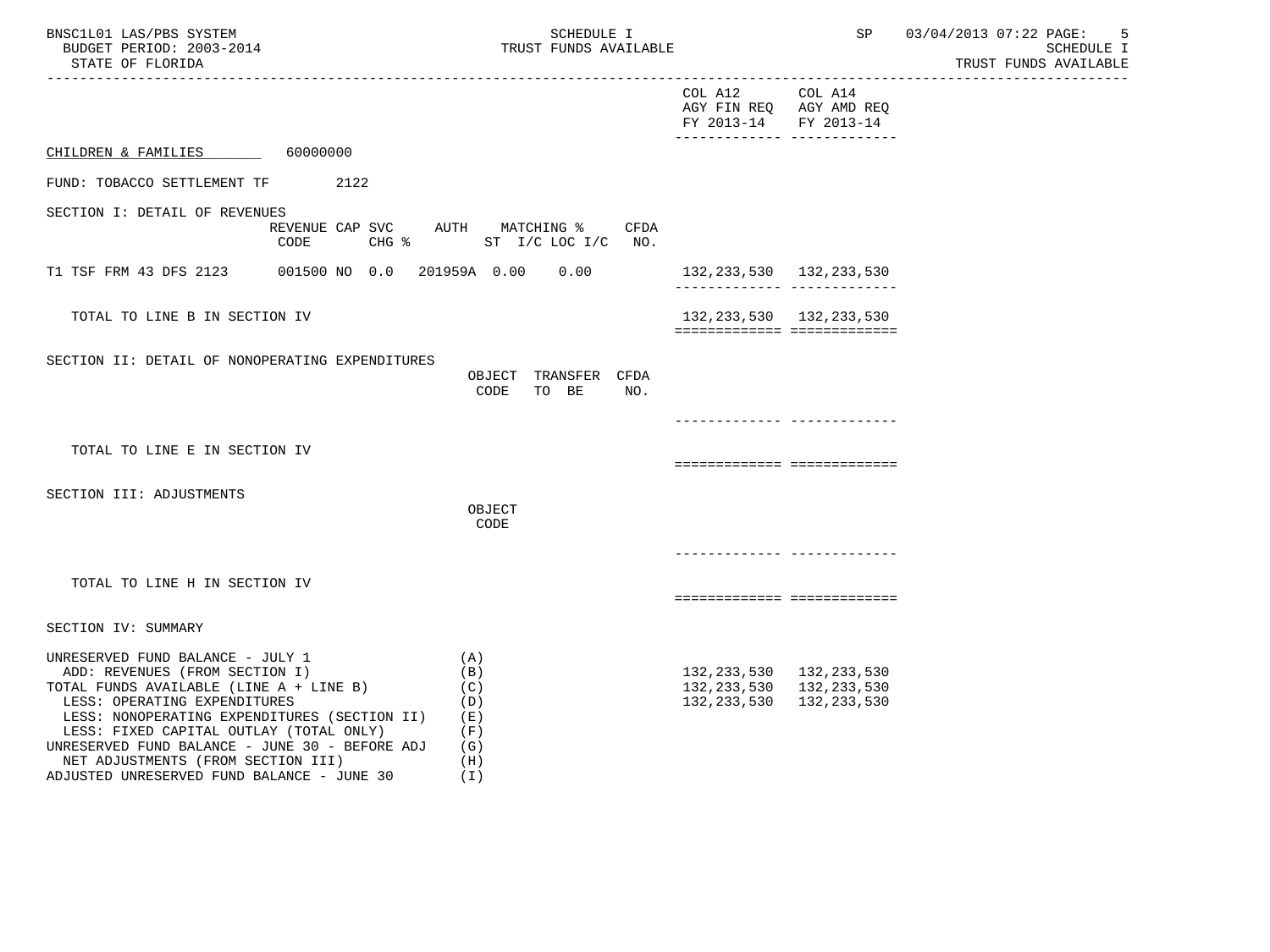TRUST FUNDS AVAILABLE

|                                                                                                                                               |                                                                                |                                                                                                | COL A12 COL A14<br>AGY FIN REQ AGY AMD REQ<br>FY 2013-14 FY 2013-14<br>-------------- -------------                    |                                    |  |
|-----------------------------------------------------------------------------------------------------------------------------------------------|--------------------------------------------------------------------------------|------------------------------------------------------------------------------------------------|------------------------------------------------------------------------------------------------------------------------|------------------------------------|--|
| CHILDREN & FAMILIES 60000000                                                                                                                  |                                                                                |                                                                                                |                                                                                                                        |                                    |  |
| FUND: DOMESTIC VIOLENCE TF                                                                                                                    | 2157                                                                           |                                                                                                |                                                                                                                        |                                    |  |
| SECTION I: DETAIL OF REVENUES                                                                                                                 |                                                                                |                                                                                                |                                                                                                                        |                                    |  |
|                                                                                                                                               | REVENUE CAP SVC AUTH MATCHING %<br>CODE<br>$CHG$ $\approx$                     | CFDA<br>ST $I/C$ LOC $I/C$<br>NO <sub>z</sub>                                                  |                                                                                                                        |                                    |  |
| M1 \$85 SURCHARGE FEES<br>M2 1.7% FDLE SURCHARGE 000100 YES 8.0<br>M6 DIVORCE FILING FEES 000100 YES 8.0<br>M7 INJUNCTION FINE<br>M8 INTEREST | 000100 YES 8.0<br>938.08<br>$001200 \text{ NO } 8.0$<br>000500 NO 8.0<br>741.3 | 0.00<br>0.00<br>938.01  0.00  0.00<br>28.101  0.00<br>0.00<br>0.00 0.00<br>216.000  0.00  0.00 | 744,838 744,838<br>$142,121$ $142,121$<br>4,000,000 $4,000,000$<br>12,099 12,099<br>$67$<br>3, 333, 545<br>3, 333, 545 | 67                                 |  |
| M9 MARRIAGE LICENSE FEES 000100 YES 8.0                                                                                                       |                                                                                | 741.01  0.00<br>0.00                                                                           |                                                                                                                        |                                    |  |
| TOTAL TO LINE B IN SECTION IV                                                                                                                 |                                                                                |                                                                                                | ============================                                                                                           | 8, 232, 670 8, 232, 670            |  |
|                                                                                                                                               |                                                                                |                                                                                                |                                                                                                                        |                                    |  |
| SECTION II: DETAIL OF NONOPERATING EXPENDITURES                                                                                               |                                                                                | OBJECT TRANSFER CFDA<br>CODE<br>TO BE<br>NO.                                                   |                                                                                                                        |                                    |  |
| FR 5% TF RESERVE<br>S1 SERVICE CHARGE TO GR                                                                                                   |                                                                                | 999000<br>880800                                                                               |                                                                                                                        | 377,983 377,983<br>658,614 658,614 |  |
| TOTAL TO LINE E IN SECTION IV                                                                                                                 |                                                                                |                                                                                                | ============================                                                                                           | 1,036,597 1,036,597                |  |
|                                                                                                                                               |                                                                                |                                                                                                |                                                                                                                        |                                    |  |
| SECTION III: ADJUSTMENTS                                                                                                                      |                                                                                | OBJECT<br>CODE                                                                                 |                                                                                                                        |                                    |  |
|                                                                                                                                               |                                                                                |                                                                                                |                                                                                                                        |                                    |  |
| TOTAL TO LINE H IN SECTION IV                                                                                                                 |                                                                                |                                                                                                | ===========================                                                                                            |                                    |  |
| SECTION IV: SUMMARY                                                                                                                           |                                                                                |                                                                                                |                                                                                                                        |                                    |  |
| UNRESERVED FUND BALANCE - JULY 1                                                                                                              |                                                                                | (A)                                                                                            | 3,279,290                                                                                                              | 3,279,290                          |  |
| ADD: REVENUES (FROM SECTION I)                                                                                                                |                                                                                | (B)                                                                                            | 8,232,670                                                                                                              | 8,232,670                          |  |
| TOTAL FUNDS AVAILABLE (LINE A + LINE B)                                                                                                       |                                                                                | (C)                                                                                            | 11,511,960                                                                                                             | 11,511,960                         |  |
| LESS: OPERATING EXPENDITURES                                                                                                                  |                                                                                | (D)                                                                                            | 6,991,770                                                                                                              | 6,991,770                          |  |
| LESS: NONOPERATING EXPENDITURES (SECTION II)<br>LESS: FIXED CAPITAL OUTLAY (TOTAL ONLY)                                                       |                                                                                | (E)<br>(F)                                                                                     | 1,036,597                                                                                                              | 1,036,597                          |  |
| UNRESERVED FUND BALANCE - JUNE 30 - BEFORE ADJ<br>NET ADJUSTMENTS (FROM SECTION III)                                                          |                                                                                | (G)<br>(H)                                                                                     | 3,483,593                                                                                                              | 3,483,593                          |  |
| ADJUSTED UNRESERVED FUND BALANCE - JUNE 30                                                                                                    |                                                                                | (I)                                                                                            | 3,483,593                                                                                                              | 3,483,593                          |  |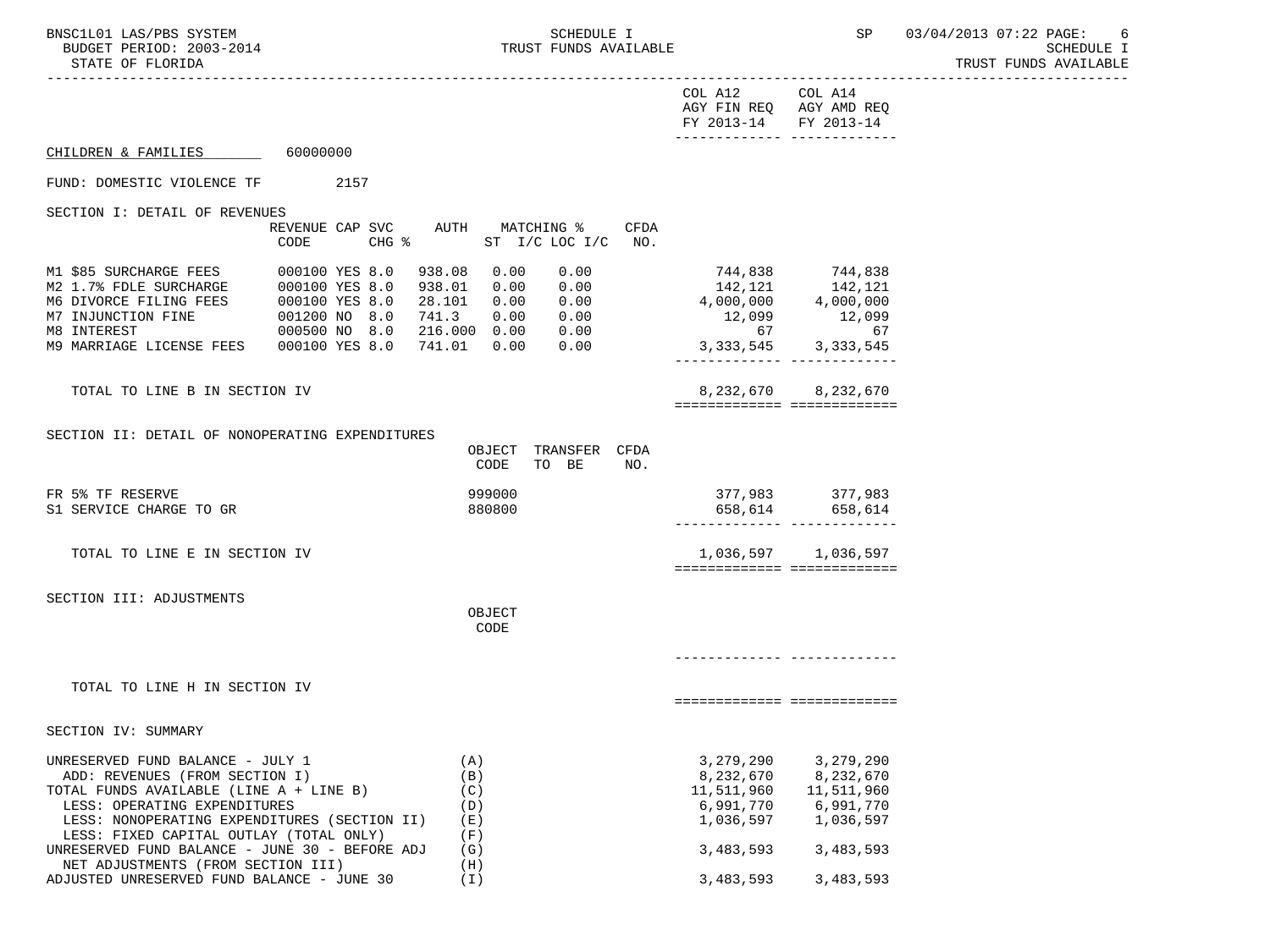| FY 2013-14 FY 2013-14 |                         |
|-----------------------|-------------------------|
|                       | AGY FIN REQ AGY AMD REQ |
| COL A12               | COL A14                 |

# $\text{CHILDREN}$  & FAMILIES 60000000

#### FUND: FEDERAL GRANTS TRUST FUND 2261

SECTION I: DETAIL OF REVENUES

|                            | REVENUE CAP SVC |       | <b>AUTH</b> |      | MATCHING %     | <b>CFDA</b> |               |              |
|----------------------------|-----------------|-------|-------------|------|----------------|-------------|---------------|--------------|
|                            | CODE            | CHG % |             |      | ST I/C LOC I/C | NO.         |               |              |
|                            |                 |       |             |      |                |             |               |              |
| A3 FGGETV FG - ED TRNG VP  | 000700 NO       | 0.0   | 215.32      | 0.00 | 0.00           | 93.599      | 2,396,966     | 2,396,966    |
| A5 FGGFRA FG - REP AMER    | 000700 NO       | 0.0   | 215.32      | 0.00 | 0.00           | 93.579      | 40,380        | 40,380       |
| A9 FGGGAR FG - ACESS REC   | 000700 NO       | 0.0   | 215.32      | 0.00 | 0.00           | 93.275      | 3,447,158     | 3,447,158    |
| BA FGGGDU FG -SAMH DATA    | 000700 NO       | 0.0   | 216.00      | 0.00 | 0.00           | 93.243      | 142,200       | 142,200      |
| B1 FGGGAV FG - ACCESS VIS  | 000700 NO       | 0.0   | 215.32      | 0.00 | 0.00           | 93.597      | 608,946       | 608,946      |
| B3 FGGGCA FG - CHILD AB    | 000700 NO       | 0.0   | 215.32      | 0.00 | 0.00           | 93.669      | 1,101,921     | 1,101,921    |
| B5 FGGGCJ FG - CHILD JUST  | 000700 NO       | 0.0   | 215.32      | 0.00 | 0.00           | 93.643      | 1,006,464     | 1,006,464    |
| B6 FGGGCC FG CHL JUST MHS  | 000700 NO       | 0.0   | 216.00      | 0.00 | 0.00           | 93.104      | 174,859       | 174,859      |
| CO FGGGPS FG - PRT SUCCESS | 000700 NO       | 0.0   | 216.00      | 0.00 | 0.00           | 93.243      | 2,270,894     | 2,270,894    |
| C1 FGGGHR HAITI CC SAMSHA  | 000700 NO       | 0.0   | 216.00      | 0.00 | 0.00           | 93.003      | 11,485        | 11,485       |
| C3 FGGGFR FG - CB FAM RESP | 000700 NO       | 0.0   | 215.32      | 0.00 | 0.00           | 93.590      | 1,409,513     | 1,409,513    |
| C5 FGGGFV FG - FAM VIOLENC | 000700 NO       | 0.0   | 215.32      | 0.00 | 0.00           | 93.671      | 3,844,682     | 3,844,682    |
| C7 FGGGJD FG - JAIL DIVERS | 000700 NO       | 0.0   | 215.32      | 0.00 | 0.00           | 93.243      | 494,623       | 494,623      |
| C8 FGGGMD FG - MIAMI WRAP1 | 000700 NO       | 0.0   | 215.32      | 0.00 | 0.00           | 93.104      | 2,000,000     | 2,000,000    |
| C9 FGGGPT FG - PROJ HOME   | 000700 NO       | 0.0   | 216.00      | 0.00 | 0.00           | 93.150      | 4,081,000     | 4,081,000    |
| D1 FGGGRB FG - REF ASSIST  | 000700 NO       | 0.0   | 216.00      | 0.00 | 0.00           | 93.576      | 449,253       | 449,253      |
| D3 FGGGRC FG - REF CASH    | 000700 NO       | 0.0   | 216.00      | 0.00 | 0.00           | 93.566      | 76,988,333    | 76,988,333   |
| D5 FGGGRH FG - REF CUB/HAT | 000700 NO       | 0.0   | 216.00      | 0.00 | 0.00           | 93.576      | 17,686,489    | 17,686,489   |
| D6 FGGGRI FG - REF SC IMP  | 000700 NO       | 0.0   | 216.00      | 0.00 | 0.00           | 93.576      | 1,352,595     | 1,352,595    |
| D9 FGGGRS FG - REFUGEE SS  | 000700 NO       | 0.0   | 216.00      | 0.00 | 0.00           | 93.566      | 28,974,391    | 28,974,391   |
| E1 FGGGRT FG - REF TAR AST | 000700 NO       | 0.0   | 216.00      | 0.00 | 0.00           | 93.584      | 14,682,923    | 14,682,923   |
| F0 FGGNAC FG - AMERICORP   | 000700 NO       | 0.0   | 216.00      | 0.00 | 0.00           | 16.588      | 83,559        | 83,559       |
| F5 FGGHEG FG - EMER SHLTR  | 000700 NO       | 0.0   | 216.00      | 0.00 | 0.00           | 14.231      | 5, 473, 421   | 5, 473, 421  |
| F6 FGGJAW FG - STOP VIOLEN | 000700 NO       | 0.0   | 216.00      | 0.00 | 0.00           | 16.588      | 7,039,608     | 7,039,608    |
| F9 FGGJEN FG - ENC ARREST  | 000700 NO       | 0.0   | 216.00      | 0.00 | 0.00           | 16.590      | 521,483       | 521,483      |
| G1 FGGPAD FG - ADOPT ASST  | 000700 NO       | 0.0   | 216.00      | 0.00 | 0.00           | 93.659      | 94, 237, 664  | 94, 237, 664 |
| G2 FGGPCW FG - 4B CHILD WF | 000700 NO       | 0.0   | 216.00      | 0.00 | 0.00           | 93.645      | 13,090,721    | 13,090,721   |
| G7 FGGPCX FG - 4B PRT 2    | 000700 NO       | 0.0   | 216.00      | 0.00 | 0.00           | 93.556      | 19,405,998    | 19,405,998   |
| G8 FGGPCY FG - PSSF CS WKR | 000700 NO       | 0.0   | 216.00      | 0.00 | 0.00           | 93.556      | 1,112,435     | 1,112,435    |
| G9 FGGPIL FG - INDEP LIVE  | 000700 NO       | 0.0   | 216.00      | 0.00 | 0.00           | 93.674      | 5,979,489     | 5,979,489    |
| H1 FGGPMA FG - MED ADMIN   | 000700 NO       | 0.0   | 216.00      | 0.00 | 0.00           | 93.778      | 71,050,425    | 71,050,425   |
| H2 FGGPME FG - MED ENH     | 000700 NO       | 0.0   | 216.00      | 0.00 | 0.00           | 93.778      | 56, 285, 592  | 56, 285, 592 |
| H5 FGGPNS FG - 4E SAFENET  | 000700 NO       | 0.0   | 216.00      | 0.00 | 0.00           | 93.658      | 2,541,003     | 2,541,003    |
| H7 FGGPNV FG - 4E FOSTER   | 000700 NO       | 0.0   | 216.00      | 0.00 | 0.00           | 93.658      | 174, 273, 962 | 178,722,406  |
| IO FGGSUA FG - DATA IMPLIM | 000700 NO       | 0.0   | 216.00      | 0.00 | 0.00           | 93.197      | 240,820       | 240,820      |
| 16 FGGUEH FG - SNAP OUT R  | 000700 NO       | 0.0   | 216.00      | 0.00 | 0.00           | 10.580      | 61,300        | 61,300       |
| I9 FGGUFA FG - FD STP ADM  | 000700 NO       | 0.0   | 216.00      | 0.00 | 0.00           | 10.561      | 80,866,290    | 80,866,290   |
| J1 FGGUFO FG - FS OP AWAR  | 000700 NO       | 0.0   | 216.00      | 0.00 | 0.00           | 10.561      | 7,000         | 7,000        |
| LC STGGOI - COM MENT HLTH  | 001100 NO       | 8.0   | 216.00      | 0.00 | 0.00           |             | 20,000        | 20,000       |
| M5 STOFCC IV-E F/C - CSE   | 000109 NO       | 0.0   | 215.32      | 0.00 | 0.00           |             | 172,460       | 172,460      |
| R1 REFUNDS BEN REC         | 001800 NO       | 0.0   | 216.32      | 0.00 | 0.00           |             | 4,812,394     | 4,812,394    |
| TP 48 DOE 2098 BGGSCC      | 001510 NO       | 0.0   | 216.00      | 0.00 | 0.00           | 93.575      | 10,427,307    | 10,427,307   |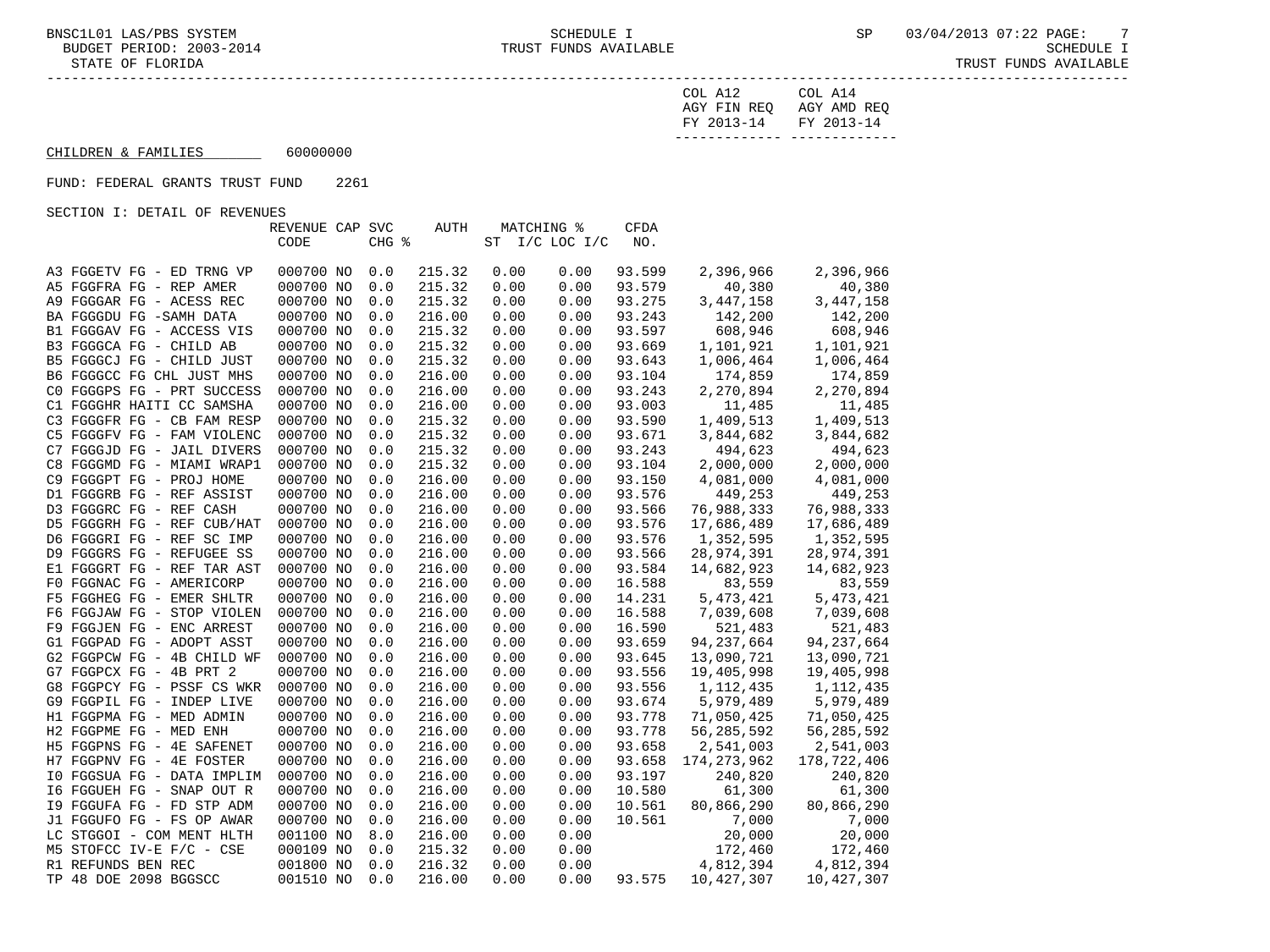| FY 2013-14 FY 2013-14   |         |
|-------------------------|---------|
| AGY FIN REO AGY AMD REO |         |
| COL A12                 | COL A14 |

#### CHILDREN & FAMILIES 60000000

#### FUND: FEDERAL GRANTS TRUST FUND 2261

SECTION I: DETAIL OF REVENUES

|                            | REVENUE CAP SVC |                     | AUTH    | MATCHING % |                | CFDA   |            |            |
|----------------------------|-----------------|---------------------|---------|------------|----------------|--------|------------|------------|
|                            | CODE            | $CHG$ $\frac{1}{6}$ |         |            | ST I/C LOC I/C | NO.    |            |            |
| TZ TSF 64 DOH WIC          | 001510 NO       | 0.0                 | 216.00  | 0.00       | 0.00           | 10.557 | 2,705,252  | 2,705,252  |
| T7 68 AHCA 1000-2122 STOXX | 001500 NO       | 0.0                 | 216.00  | 0.00       | 0.00           | 93.767 | 3,449,691  | 3,449,691  |
| T8 68 AHCA 2474 STOXXI FED | 001510 NO       | 0.0                 | 216.00  | 0.00       | 0.00           | 93.767 | 8,307,946  | 8,307,946  |
| U1 68 AHCA 2474 DSH        | 001510 NO       | 0.0                 | 216.00  | 0.00       | 0.00           | 93.778 | 69,602,260 | 69,602,260 |
| U5 FGGPCH - TLE XXI CHIP   | 001510 NO       | 0.0                 | 216.181 | 0.00       | 0.00           | 93.767 | 2,524,464  | 2,524,464  |
|                            |                 |                     |         |            |                |        |            |            |

TOTAL TO LINE B IN SECTION IV 797, 457, 619 801, 906, 063 ============= =============

SECTION II: DETAIL OF NONOPERATING EXPENDITURES

|                                       | OBJECT | TRANSFER | CFDA   |             |             |
|---------------------------------------|--------|----------|--------|-------------|-------------|
|                                       | CODE   | BE<br>TO | NO.    |             |             |
|                                       |        |          |        |             |             |
| R1 REFUNDS                            | 860000 |          |        | 243,385     | 243,385     |
| R2 REFUNDS BEN RECOVERY               | 860000 |          |        | 1,285,504   | 1,285,504   |
| S1 SERVICE CHARGE TO GR               | 880800 |          |        | 1,600       | 1,600       |
| T1 TRANSFER TO DOH (64) REFUGEE2141   | 810000 | 64000000 | 93.566 | 17,630,893  | 17,630,893  |
| T2 TSFR TO DOH (64)<br>REFUGEE 2261   | 810000 | 64000000 | 93.566 | 241,619     | 241,619     |
| T5 TSFR TO AHCA (68) REFUGEE2579      | 810000 | 68000000 | 93.566 | 34,190,678  | 34,190,678  |
| T9 TRANSFER TO DJJ (80) CINS/FINS2261 | 810000 | 80000000 | 93.658 | 750,000     | 750,000     |
| U2 UFUND MH AND SA                    | 899000 |          |        | $635.410-$  | $635,410-$  |
| U3 UFUND ACCESS/FSP                   | 899000 |          |        | 697.174-    | 697.174-    |
| Z4 SB58 BENGOCHEA CLAIMS              | 899000 |          |        | $950.000 -$ | $950.000 -$ |
|                                       |        |          |        |             |             |
| TOTAL TO LINE E IN SECTION IV         |        |          |        | 52,061,095  | 52,061,095  |
|                                       |        |          |        |             |             |
|                                       |        |          |        |             |             |

SECTION III: ADJUSTMENTS

OBJECT **CODE** 

------------- -------------

TOTAL TO LINE H IN SECTION IV

============= =============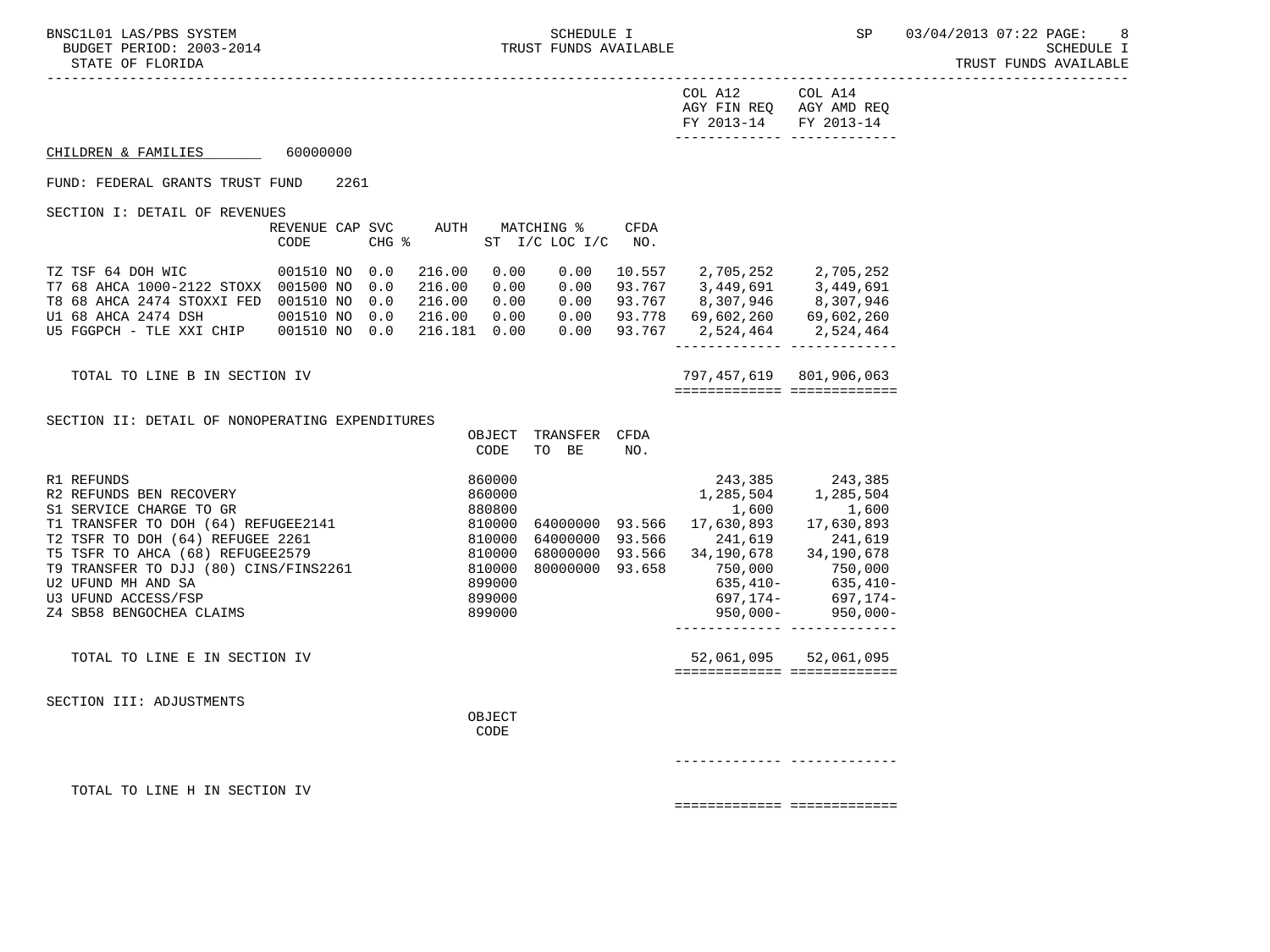| COL A12                 | COL A14 |
|-------------------------|---------|
| AGY FIN REQ AGY AMD REQ |         |
| FY 2013-14 FY 2013-14   |         |
|                         |         |

# $CHILDREN & FAMILIES$  60000000

FUND: FEDERAL GRANTS TRUST FUND 2261

| UNRESERVED FUND BALANCE - JULY 1               | (A)               | 29,868,104  | 29,868,104  |
|------------------------------------------------|-------------------|-------------|-------------|
| ADD: REVENUES (FROM SECTION I)                 | (B)               | 797,457,619 | 801,906,063 |
| TOTAL FUNDS AVAILABLE (LINE A + LINE B)        | $^{\prime}$ C $)$ | 827,325,723 | 831,774,167 |
| LESS: OPERATING EXPENDITURES                   | (D)               | 755,209,841 | 760,209,841 |
| LESS: NONOPERATING EXPENDITURES (SECTION II)   | (E)               | 52,061,095  | 52,061,095  |
| LESS: FIXED CAPITAL OUTLAY (TOTAL ONLY)        | 'F)               |             |             |
| UNRESERVED FUND BALANCE - JUNE 30 - BEFORE ADJ | (G)               | 20,054,787  | 19,503,231  |
| NET ADJUSTMENTS (FROM SECTION III)             | (H)               |             |             |
| ADJUSTED UNRESERVED FUND BALANCE - JUNE 30     | $\bot$ )          | 20,054,787  | 19,503,231  |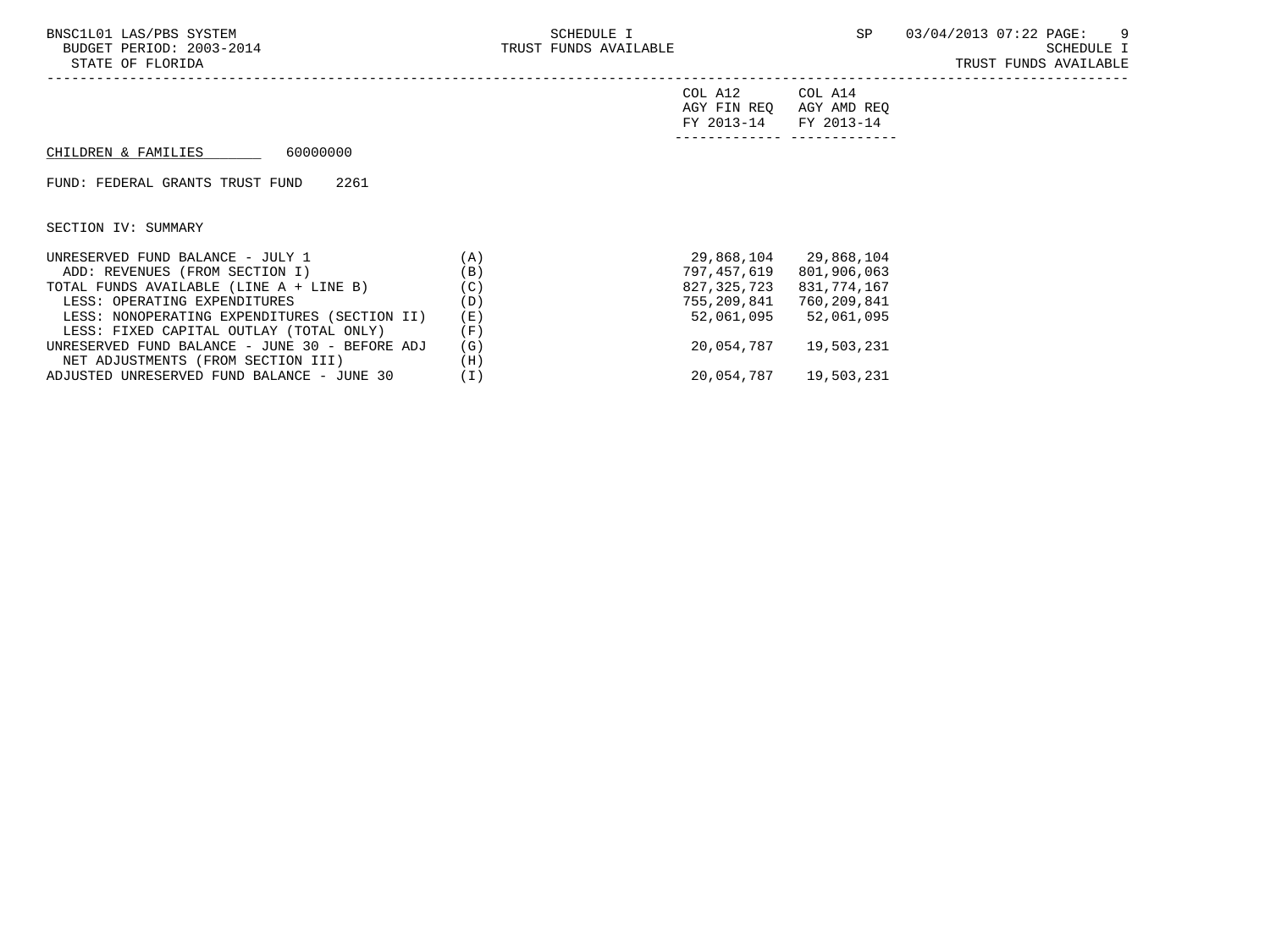STATE OF FLORIDA TRUST FUNDS AVAILABLE

-----------------------------------------------------------------------------------------------------------------------------------

| COL A12               | COL A14                 |
|-----------------------|-------------------------|
|                       | AGY FIN REQ AGY AMD REQ |
| FY 2013-14 FY 2013-14 |                         |
|                       |                         |

CHILDREN & FAMILIES 60000000

FUND: GRANTS AND DONATIONS TF 2339

SECTION I: DETAIL OF REVENUES

|                               | REVENUE CAP SVC |       | AUTH   |      | MATCHING %  | <b>CFDA</b> |             |             |
|-------------------------------|-----------------|-------|--------|------|-------------|-------------|-------------|-------------|
|                               | CODE            | CHG % |        | ST   | I/C LOC I/C | NO.         |             |             |
|                               |                 |       |        |      |             |             |             |             |
| A5 STGCAS - CASEY FND         | 001100 NO       | 0.0   | 216.00 | 0.00 | 0.00        |             | 333,100     | 333,100     |
| A8 STGNAC - AMERICIOP         | 001110 NO       | 0.0   | 261.00 | 0.00 | 0.00        |             | 39,527      | 39,527      |
| M1 FEES- ADOPT REGISTRY       | 000100 YES 8.0  |       | 63.165 | 0.00 | 0.00        |             | 10,044      | 10,044      |
| M3 SUB ABUSE SURCHG FEE       | 001200 NO       | 8.0   | 938.23 | 0.00 | 0.00        |             | 3,546       | 3,546       |
| M5 FINES GUARD AD LITUM       | 001200 NO       | 8.0   | 938.10 | 0.00 | 0.00        |             | 30,000      | 30,000      |
| M6 STLPMA HOSP PRV            | 001905 YES 8.0  |       | 216.00 | 0.00 | 0.00        |             | 4,228,214   | 4,228,214   |
| R1 REFUNDS                    | 001800 NO       | 0.0   | 216.32 | 0.00 | 0.00        |             | 338,258     | 338,258     |
| T3 TSF FRM 65 DEA 2516        | 001500 NO       | 0.0   | 216.00 | 0.00 | 0.00        |             | 64,180      | 64,180      |
| ZA CHLD ADV CNTRS             | 001200 NO       | 0.0   | 938.10 | 0.00 | 0.00        |             | 86,658      | 86,658      |
|                               |                 |       |        |      |             |             |             |             |
| TOTAL TO LINE B IN SECTION IV |                 |       |        |      |             |             | 5, 133, 527 | 5, 133, 527 |
|                               |                 |       |        |      |             |             |             |             |

SECTION II: DETAIL OF NONOPERATING EXPENDITURES

|                               | OBJECT | TRANSFER | <b>CFDA</b> |         |                     |
|-------------------------------|--------|----------|-------------|---------|---------------------|
|                               | CODE   | BE<br>TO | NO.         |         |                     |
| FR 5% TF RESERVE              | 999000 |          |             | 20,522  | 20,522              |
| S1 SERVICE CHARGE TO GR       | 880800 |          |             | 339,345 | 339,345             |
| S2 SCGR CH TO GR PY           | 880800 |          |             |         | 2,400 2,400         |
| T5 TSFR GUARD AD LITUM (21)   | 810000 | 21000000 |             | 27,600  | 27,600              |
| U1 UNFUNDED BUDGET            | 899000 |          |             |         | $92,742 - 92,742 -$ |
|                               |        |          |             |         |                     |
| TOTAL TO LINE E IN SECTION IV |        |          |             |         | 297, 125 297, 125   |
|                               |        |          |             |         |                     |
| SECTION III: ADJUSTMENTS      |        |          |             |         |                     |
|                               | OBJECT |          |             |         |                     |
|                               | CODE   |          |             |         |                     |
|                               |        |          |             |         |                     |
| AA RSV CHILD ADV CENTERS SUB  | 991000 |          |             |         | 85,938- 85,938-     |
| AB RSV CHILD ADV CENTERS      | 991000 |          |             | 103,437 | 103,437             |
|                               |        |          |             |         |                     |
| TOTAL TO LINE H IN SECTION IV |        |          |             | 17,499  | 17,499              |
|                               |        |          |             |         |                     |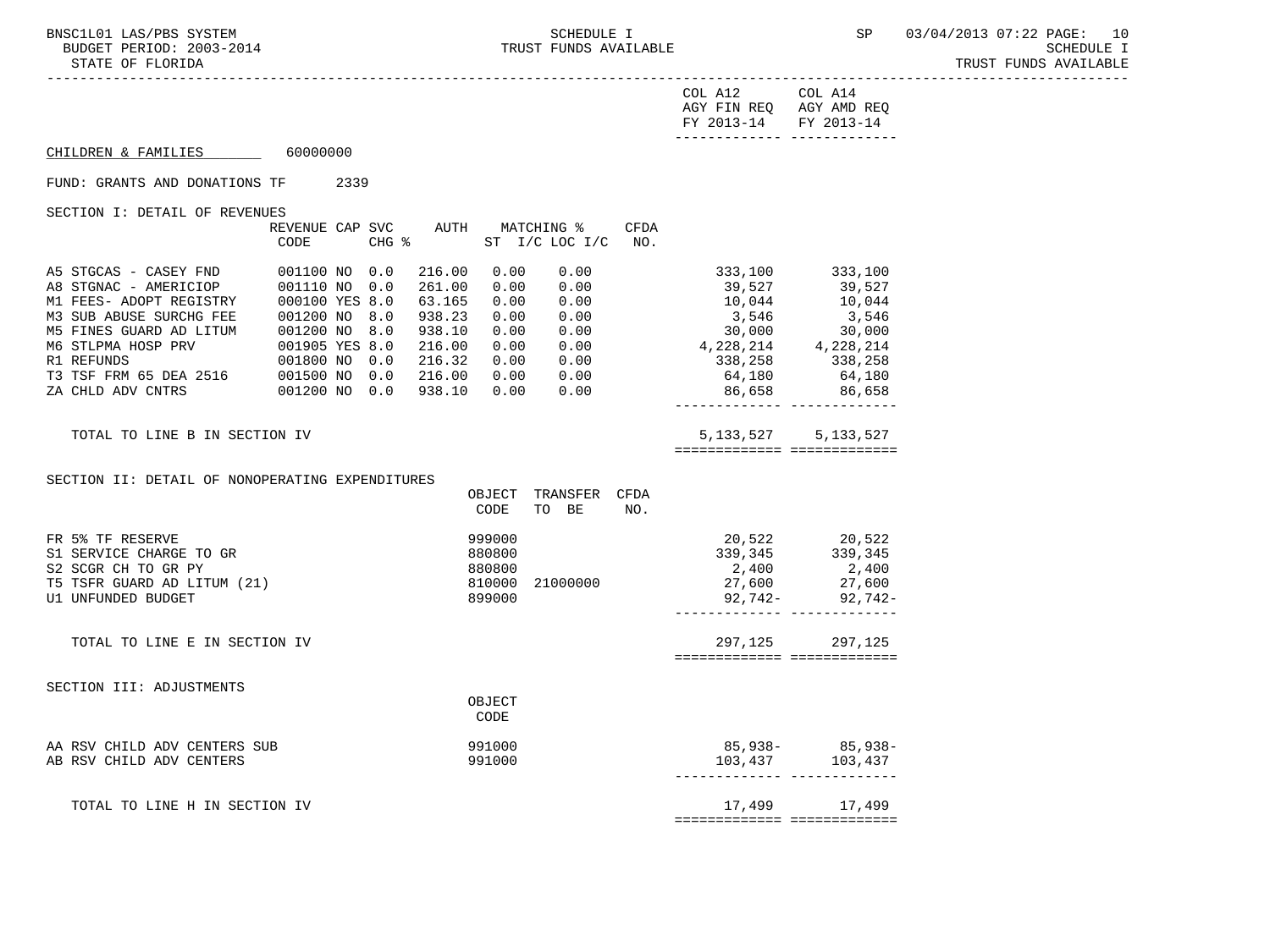TRUST FUNDS AVAILABLE

| COL A12                 | COL A14 |
|-------------------------|---------|
| AGY FIN REQ AGY AMD REQ |         |
| FY 2013-14 FY 2013-14   |         |
|                         |         |

#### CHILDREN & FAMILIES 60000000

FUND: GRANTS AND DONATIONS TF 2339

| UNRESERVED FUND BALANCE - JULY 1               | (A) | 248,710     | 248,710   |
|------------------------------------------------|-----|-------------|-----------|
| ADD: REVENUES (FROM SECTION I)                 | (B) | 5, 133, 527 | 5,133,527 |
| TOTAL FUNDS AVAILABLE (LINE A + LINE B)        | (C) | 5,382,237   | 5,382,237 |
| LESS: OPERATING EXPENDITURES                   | (D) | 4,861,921   | 4,861,921 |
| LESS: NONOPERATING EXPENDITURES (SECTION II)   | (E) | 297,125     | 297.125   |
| LESS: FIXED CAPITAL OUTLAY (TOTAL ONLY)        | 'F) |             |           |
| UNRESERVED FUND BALANCE - JUNE 30 - BEFORE ADJ | (G) | 223,191     | 223,191   |
| NET ADJUSTMENTS (FROM SECTION III)             | (H) | 17,499      | 17,499    |
| ADJUSTED UNRESERVED FUND BALANCE - JUNE 30     | (I) | 240,690     | 240,690   |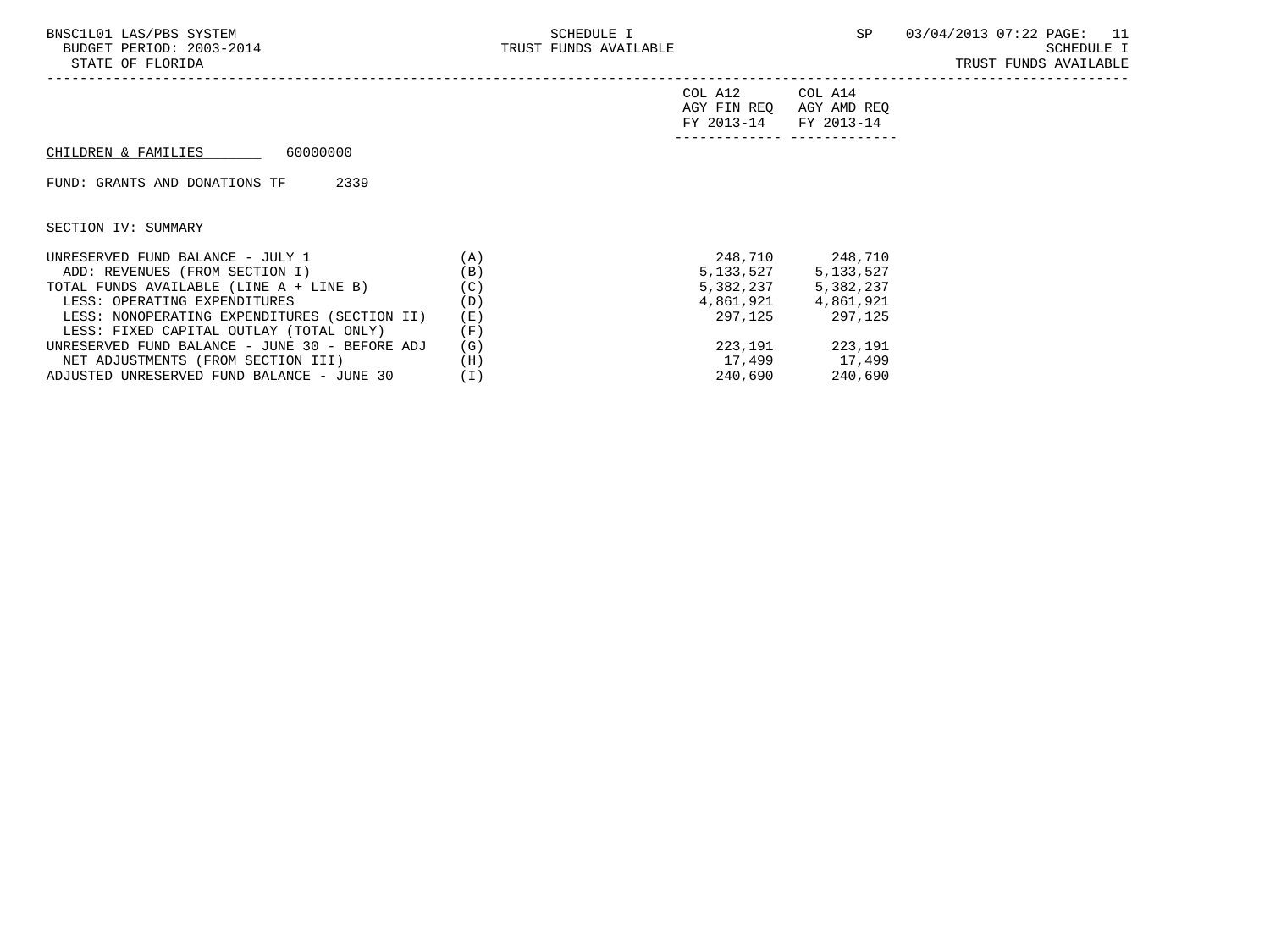BNSC1L01 LAS/PBS SYSTEM SOHEDULE I SCHEDULE I SP 03/04/2013 07:22 PAGE: 12<br>BUDGET PERIOD: 2003-2014 TRUST FUNDS AVAILABLE TRUST FUNDS AVAILABLE **EXECUTE I** STATE OF FLORIDA AND SUMMISSION CONTROL STATE OF FUNDS AVAILABLE

 ----------------------------------------------------------------------------------------------------------------------------------- COL A12 COL A14 AGY FIN REQ AGY AMD REQ FY 2013-14 FY 2013-14 ------------- ------------- CHILDREN & FAMILIES 60000000

FUND: WELFARE TRANSITION TF 2401

SECTION I: DETAIL OF REVENUES

 REVENUE CAP SVC AUTH MATCHING % CFDA CODE CHG % ST I/C LOC I/C NO.

 A1 BGGPTA BG-TANF 000700 NO 0.0 20.506 0.00 0.00 93.558 386,929,109 386,929,109 A7 FGGPWD FG - TANF DOE 000700 NO 0.0 20.506 0.00 0.00 93.575 110,662,021 110,662,021 ------------- -------------

TOTAL TO LINE B IN SECTION IV  $497,591,130$   $497,591,130$ ============= =============

SECTION II: DETAIL OF NONOPERATING EXPENDITURES

|                                 | OBJECT | TRANSFER        | CFDA |               |               |
|---------------------------------|--------|-----------------|------|---------------|---------------|
|                                 | CODE   | TO BE           | NO.  |               |               |
| T5 TSFR TO OEL (48) 2401 SR     | 810000 | 48000000 93.558 |      | 98,277,590    | 98,277,590    |
| T6 TSFR TO OEL (48) - CCDF 2098 | 810000 | 48000000 93.558 |      | 110,662,021   | 110,662,021   |
| T7 TSFR TO DEO (40) WB 2401     | 810000 | 40000000 93.558 |      | 74,653,991    | 74,653,991    |
| U2 6152012 & 11072012 SSEC ADJ  | 899000 |                 |      | 8,070,653     | 8,070,653     |
| U3 LEGISLATIVE ADJ INC ADM FNDS | 899000 |                 |      | $30,666,839-$ | $30,666,839-$ |
|                                 |        |                 |      |               |               |
| TOTAL TO LINE E IN SECTION IV   |        |                 |      | 260,997,416   | 260,997,416   |

SECTION III: ADJUSTMENTS

OBJECT **CODE** 

------------- -------------

============= =============

============= =============

TOTAL TO LINE H IN SECTION IV

| UNRESERVED FUND BALANCE - JULY 1               | Ά.   |             |             |
|------------------------------------------------|------|-------------|-------------|
| ADD: REVENUES (FROM SECTION I)                 | (B)  | 497,591,130 | 497,591,130 |
| TOTAL FUNDS AVAILABLE (LINE A + LINE B)        | (C)  | 497,591,130 | 497,591,130 |
| LESS: OPERATING EXPENDITURES                   | (D)  | 236,593,714 | 236,593,714 |
| LESS: NONOPERATING EXPENDITURES (SECTION II)   | (E)  | 260,997,416 | 260.997.416 |
| LESS: FIXED CAPITAL OUTLAY (TOTAL ONLY)        | 'F ) |             |             |
| UNRESERVED FUND BALANCE - JUNE 30 - BEFORE ADJ | (G)  |             |             |
| NET ADJUSTMENTS (FROM SECTION III)             | (H)  |             |             |
| ADJUSTED UNRESERVED FUND BALANCE - JUNE 30     |      |             |             |

| 497,591,130 | 497,591,130 |
|-------------|-------------|
| 497,591,130 | 497,591,130 |
| 236,593,714 | 236,593,714 |
| 260,997,416 | 260,997,416 |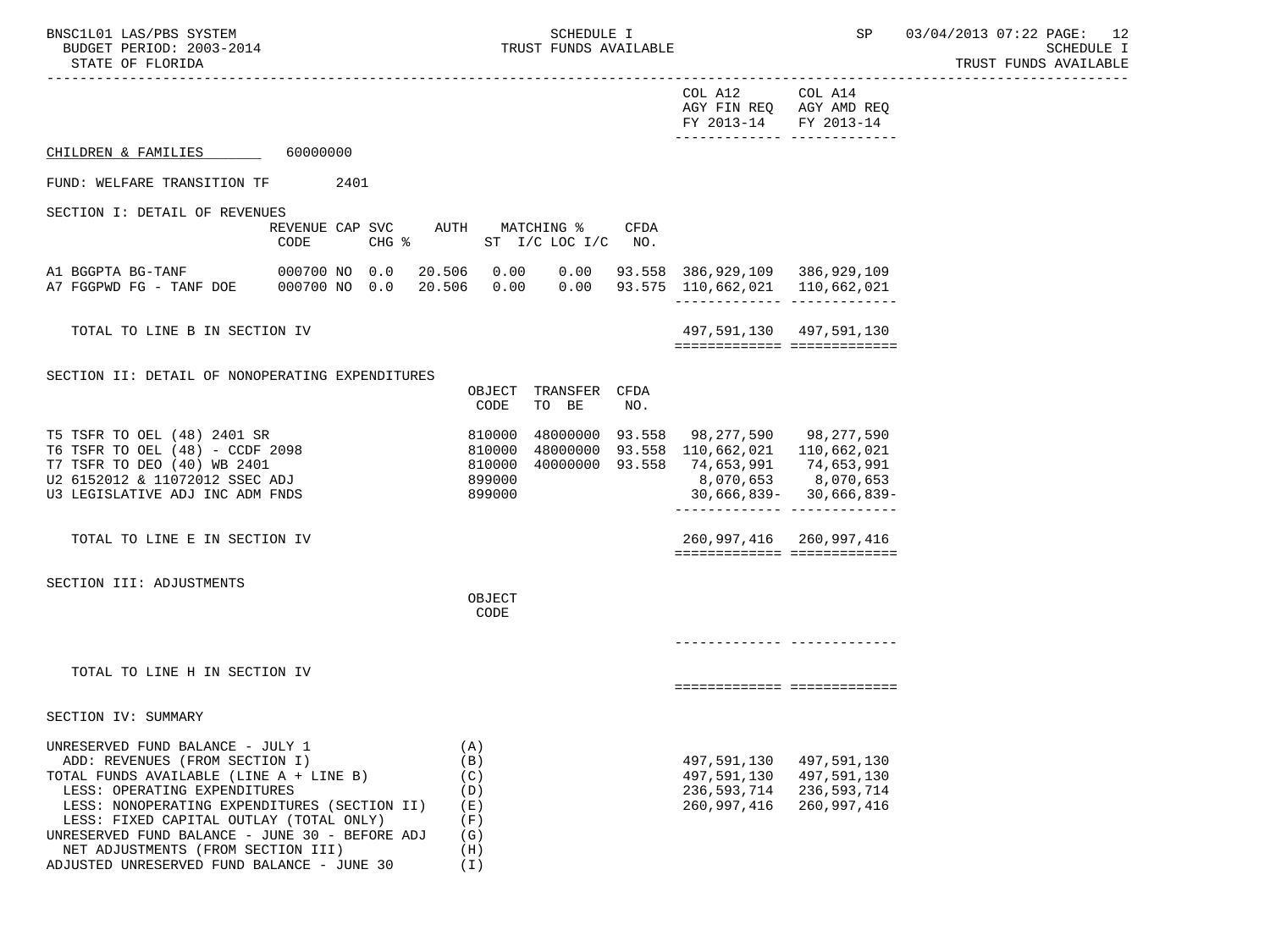| FY 2013-14 FY 2013-14 |                         |
|-----------------------|-------------------------|
|                       | AGY FIN REQ AGY AMD REQ |
| COL A12               | COL A14                 |

# $CHILDREN & FAMILIES$  60000000

FUND: OPERATIONS AND MAINT TF 2516

SECTION I: DETAIL OF REVENUES

|                               | REVENUE CAP    | SVC   | AUTH    |      | MATCHING %     | <b>CFDA</b> |            |            |
|-------------------------------|----------------|-------|---------|------|----------------|-------------|------------|------------|
|                               | CODE           | CHG % |         |      | ST I/C LOC I/C | NO.         |            |            |
|                               |                |       |         |      |                |             |            |            |
| MA MED PART D COLL            | 000109 NO      | 0.0   | 394.487 | 0.00 | 0.00           |             | 593,262    | 593,262    |
| MED PART B COLL<br>MB         | 000109 NO      | 0.0   | 394.457 | 0.00 | 0.00           |             | 1,807,451  | 1,807,451  |
| MC MED PART A COLL            | 000109 NO      | 0.0   | 394.457 | 0.00 | 0.00           |             | 304,910    | 304,910    |
| M1 LIOUOR LICNS FEES-DPBR     | 000100 YES 8.0 |       | 561.19  | 0.00 | 0.00           |             | 221,428    | 221,428    |
| M2 MAINTENANCE FEES           | 000100 YES 8.0 |       | 402.33  | 0.00 | 0.00           |             | 27,071     | 27,071     |
| M5 CSE NON IV-E               | 000109 NO      | 0.0   | 402.33  | 0.00 | 0.00           |             | 548,517    | 548,517    |
| M9 REIMB CLIENT CUST CARE     | 000109 NO      | 0.0   | 402.33  | 0.00 | 0.00           |             | 3,510,243  | 3,510,243  |
| N1 S.S.I FOSTER CARE          | 000109 NO      | 0.0   | 402.33  | 0.00 | 0.00           |             | 10,323,011 | 10,323,011 |
| N2 DAYCARE PROG LICSE FEE     | 000200 YES 8.0 |       | 402.315 | 0.00 | 0.00           |             | 558,039    | 558,039    |
| N3 DRUG ABUSE TRMT FEES       | 000200 YES 8.0 |       | 397.407 | 0.00 | 0.00           |             | 782,343    | 782,343    |
| N4 MISCELLANEOUS RCPTS        | 000400 YES 8.0 |       | 409     | 0.00 | 0.00           |             | 1,541      | 1,541      |
| N6 CHILD DAYCAR ADMIN FINE    | 001200 NO      | 8.0   | 402.315 | 0.00 | 0.00           |             | 191,217    | 191,217    |
| 04 FSH SALE GDS/SV TO DOC     | 001903 NO      | 0.0   | 215.32  | 0.00 | 0.00           |             | 86,919     | 86,919     |
| 05 SALE GOODS TO ST AGCY      | 001903 NO      | 0.0   | 402.33  | 0.00 | 0.00           |             | 220        | 220        |
| 06 SALES OF GOODS /<br>SERV   | 001903 NO      | 0.0   | 215.32  | 0.00 | 0.00           |             | 2,090      | 2,090      |
| <b>07 FEES FOR COPIES</b>     | 001904 NO      | 8.0   | 409.000 | 0.00 | 0.00           |             | 3,320      | 3,320      |
| 09 SECURITY / ESCROW DEP      | 002700 NO      | 0.0   | 215.32  | 0.00 | 0.00           |             | 2,883      | 2,883      |
| 79 DBPR 2022 CATERER<br>T1    | 001500 NO      | 0.0   | 216.000 | 0.00 | 0.00           |             | 300,000    | 300,000    |
| T5 TSF FRM AHCA 2474          | 001510 NO      | 0.0   | 216.000 | 0.00 | 0.00           | 93.778      | 4,658,353  | 4,658,353  |
|                               |                |       |         |      |                |             |            |            |
|                               |                |       |         |      |                |             |            |            |
| TOTAL TO LINE B IN SECTION IV |                |       |         |      |                |             | 23,922,818 | 23,922,818 |

============= =============

#### SECTION II: DETAIL OF NONOPERATING EXPENDITURES

|                         | OBJECT<br>CODE | TRANSFER<br>TO BE | CFDA<br>NO. |             |             |
|-------------------------|----------------|-------------------|-------------|-------------|-------------|
| 5% TF RESERVE CC<br>FP  | 999000         |                   |             | 31,847      | 31,847      |
| FR 5% TF RESERVE        | 999000         |                   |             | 1,175,331   | 1,175,331   |
| R1 REFUNDS              | 860000         |                   |             | 100,000     | 100,000     |
| S1 SERVICE CHARGE TO GR | 880800         |                   |             | 142,796     | 142,796     |
| TO TSFR TO 2516         | 810000         | 60900101          |             | $410.252 -$ | $410.252 -$ |
| T5 TSFR TO 2516         | 810000         | 60900101          |             | 410,252     | 410,252     |
|                         |                |                   |             |             |             |

| TOTAL<br>m۵<br>$\sim$<br>ON<br>NH:<br>- HI ( 1<br>N. | 444<br>444<br>-<br><b>__</b>                                        |
|------------------------------------------------------|---------------------------------------------------------------------|
|                                                      | --------------<br>_____________<br>-------------<br>_______________ |

SECTION III: ADJUSTMENTS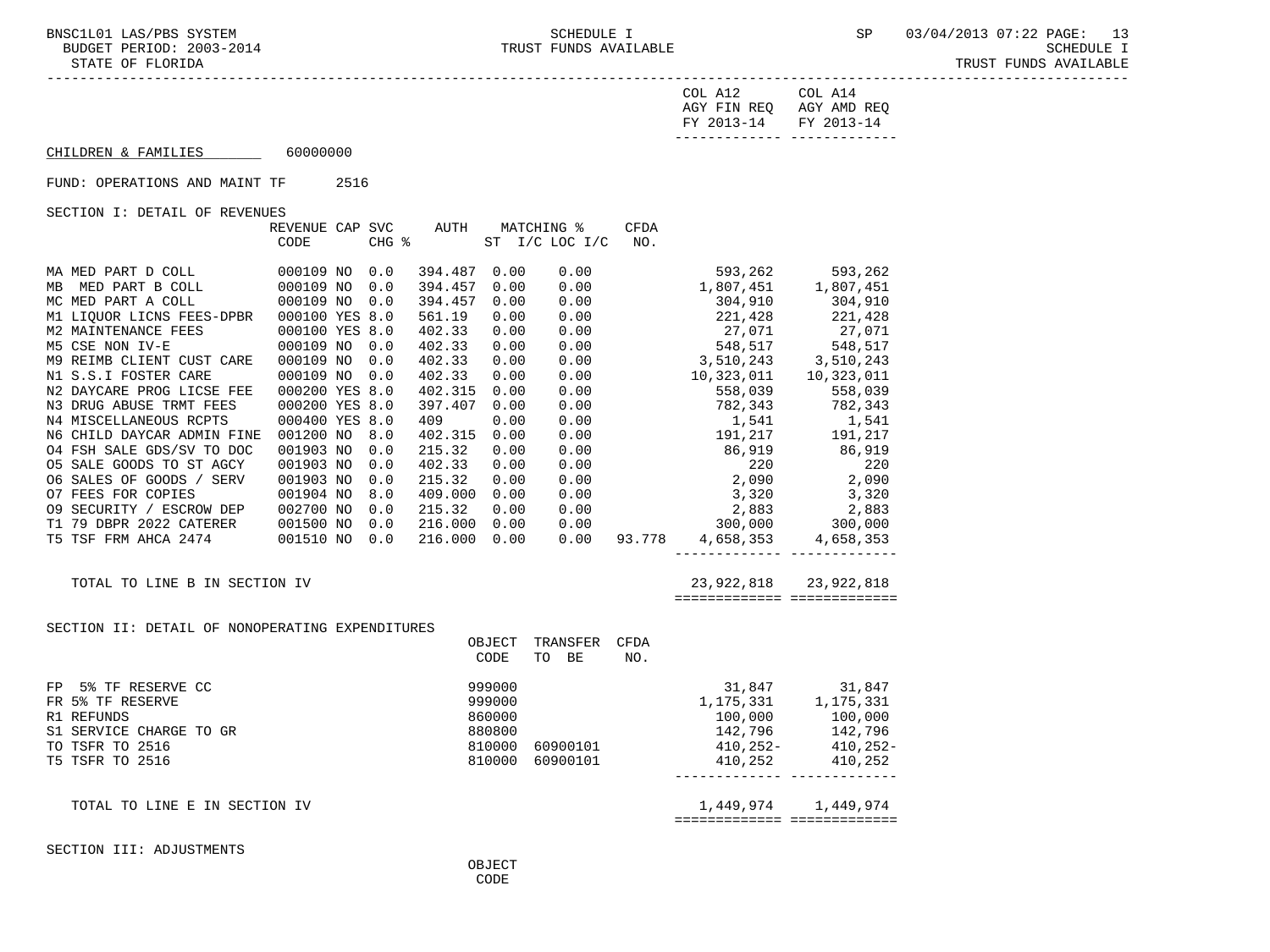| BNSC1L01 LAS/PBS SYSTEM<br>BUDGET PERIOD: 2003-2014<br>STATE OF FLORIDA                                                                                                                                                                                                                                                                                                              |                                                      | SCHEDULE I<br>TRUST FUNDS AVAILABLE |                                                             | SP                                                                                                                                                  | 03/04/2013 07:22 PAGE: 14<br>SCHEDULE I<br>TRUST FUNDS AVAILABLE |
|--------------------------------------------------------------------------------------------------------------------------------------------------------------------------------------------------------------------------------------------------------------------------------------------------------------------------------------------------------------------------------------|------------------------------------------------------|-------------------------------------|-------------------------------------------------------------|-----------------------------------------------------------------------------------------------------------------------------------------------------|------------------------------------------------------------------|
|                                                                                                                                                                                                                                                                                                                                                                                      |                                                      |                                     | COL A12<br>AGY FIN REQ AGY AMD REQ<br>FY 2013-14 FY 2013-14 | COL A14                                                                                                                                             |                                                                  |
| CHILDREN & FAMILIES 60000000                                                                                                                                                                                                                                                                                                                                                         |                                                      |                                     |                                                             |                                                                                                                                                     |                                                                  |
| FUND: OPERATIONS AND MAINT TF<br>2516                                                                                                                                                                                                                                                                                                                                                |                                                      |                                     |                                                             |                                                                                                                                                     |                                                                  |
| SECTION III: ADJUSTMENTS                                                                                                                                                                                                                                                                                                                                                             | OBJECT<br>CODE                                       |                                     |                                                             |                                                                                                                                                     |                                                                  |
| A1 CC RSV S.402.315(5)                                                                                                                                                                                                                                                                                                                                                               | 991000                                               |                                     |                                                             | 126, 773 - 126, 773 -                                                                                                                               |                                                                  |
| TOTAL TO LINE H IN SECTION IV                                                                                                                                                                                                                                                                                                                                                        |                                                      |                                     |                                                             | $126,773-126,773-$<br>============================                                                                                                  |                                                                  |
| SECTION IV: SUMMARY                                                                                                                                                                                                                                                                                                                                                                  |                                                      |                                     |                                                             |                                                                                                                                                     |                                                                  |
| UNRESERVED FUND BALANCE - JULY 1<br>ADD: REVENUES (FROM SECTION I)<br>TOTAL FUNDS AVAILABLE (LINE A + LINE B)<br>LESS: OPERATING EXPENDITURES<br>LESS: NONOPERATING EXPENDITURES (SECTION II)<br>LESS: FIXED CAPITAL OUTLAY (TOTAL ONLY)<br>UNRESERVED FUND BALANCE - JUNE 30 - BEFORE ADJ<br>NET ADJUSTMENTS (FROM SECTION III)<br>ADJUSTED UNRESERVED FUND BALANCE - JUNE $30$ (I) | (A)<br>(B)<br>(C)<br>(D)<br>(E)<br>(F)<br>(G)<br>(H) |                                     | 23,922,818<br>24,510,877<br>20,627,117                      | 588,059 588,059<br>23,922,818<br>24,510,877<br>20,627,117<br>1,449,974 1,449,974<br>2,433,786 2,433,786<br>126,773- 126,773-<br>2,307,013 2,307,013 |                                                                  |
| SCHEDULE IB: DETAIL OF UNRESERVED FUND BALANCE                                                                                                                                                                                                                                                                                                                                       |                                                      |                                     |                                                             |                                                                                                                                                     |                                                                  |
|                                                                                                                                                                                                                                                                                                                                                                                      | FUNDING SOURCE<br>STATE (S)<br>NONSTATE (N)          |                                     |                                                             |                                                                                                                                                     |                                                                  |
| N1 S.S.I. FOSTER CARE                                                                                                                                                                                                                                                                                                                                                                | S                                                    |                                     |                                                             | 2,307,013 2,307,013<br>--------- --------------                                                                                                     |                                                                  |
| ADJUSTED UNRESERVED FUND BALANCE - JUNE 30                                                                                                                                                                                                                                                                                                                                           |                                                      |                                     |                                                             | 2,307,013 2,307,013<br>============================                                                                                                 |                                                                  |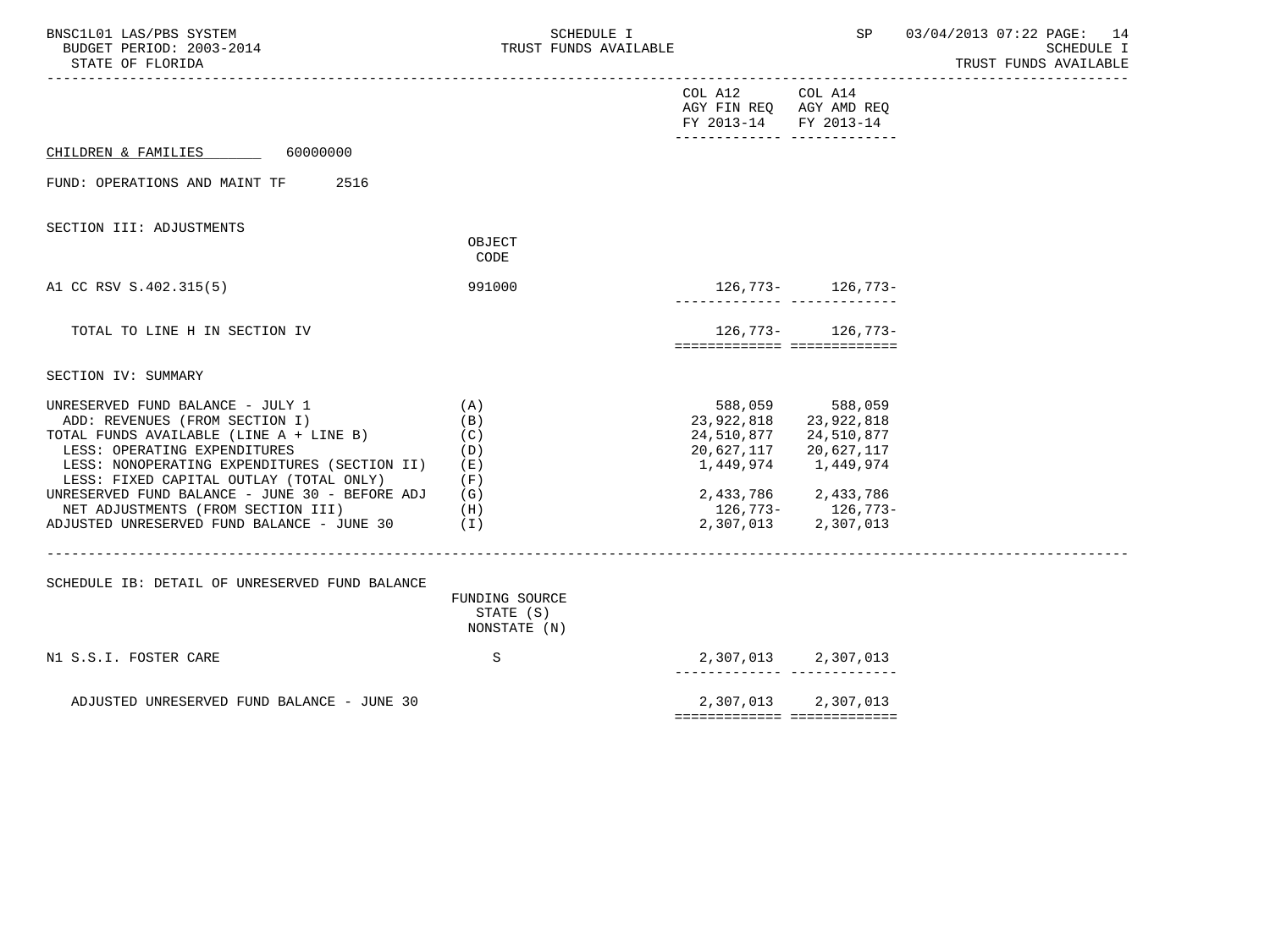SECTION IV: SUMMARY

BNSC1L01 LAS/PBS SYSTEM STRAND STRAND SCHEDULE I SCHEDULE I SP 03/04/2013 07:22 PAGE: 15 BUDGET PERIOD: 2003-2014 TRUST FUNDS AVAILABLE SCHEDULE I STATE OF FLORIDA AND SUMMISSION CONTROL STATE OF FUNDS AVAILABLE

 ----------------------------------------------------------------------------------------------------------------------------------- COL A12 COL A14

|                                                                                                                                                                              |                                         |                 |                  |                               |             | COL A12 COL A14<br>AGY FIN REQ AGY AMD REQ<br>FY 2013-14 FY 2013-14 |                       |
|------------------------------------------------------------------------------------------------------------------------------------------------------------------------------|-----------------------------------------|-----------------|------------------|-------------------------------|-------------|---------------------------------------------------------------------|-----------------------|
| CHILDREN & FAMILIES 60000000                                                                                                                                                 |                                         |                 |                  |                               |             |                                                                     |                       |
| FUND: SOCIAL SVCS BLK GRT TF 2639                                                                                                                                            |                                         |                 |                  |                               |             |                                                                     |                       |
| SECTION I: DETAIL OF REVENUES                                                                                                                                                |                                         |                 |                  |                               |             |                                                                     |                       |
|                                                                                                                                                                              | REVENUE CAP SVC AUTH MATCHING %<br>CODE | $CHG$ $\approx$ |                  | ST I/C LOC I/C                | CFDA<br>NO. |                                                                     |                       |
| A3 BGGBSS BG - SSBG FED 000700 NO 0.0 20.1958 0.00 0.00 93.667 100,821,684 100,821,684<br>A5 BGGPSS BG - SSBG 2 000700 NO 0.0 20.1958 0.00 0.00 93.667 55,463,984 55,463,984 |                                         |                 |                  |                               |             |                                                                     |                       |
| TOTAL TO LINE B IN SECTION IV                                                                                                                                                |                                         |                 |                  |                               |             | 156, 285, 668 156, 285, 668<br>=============================        |                       |
|                                                                                                                                                                              |                                         |                 |                  |                               |             |                                                                     |                       |
| SECTION II: DETAIL OF NONOPERATING EXPENDITURES                                                                                                                              |                                         |                 |                  |                               |             |                                                                     |                       |
|                                                                                                                                                                              |                                         |                 | CODE             | OBJECT TRANSFER CFDA<br>TO BE | NO.         |                                                                     |                       |
| TM TSFR TO OEL (48) 2261                                                                                                                                                     |                                         |                 | 810000           |                               |             | 48000000 93.667 500,000 500,000                                     |                       |
| T1 TSFR TO DOH (64) 2639                                                                                                                                                     |                                         |                 | 810000           |                               |             | 64000000 93.667 7,376,558 7,376,558                                 |                       |
| T5 TSFR TO APD (67) 2639<br>T8 TSFR TO DJJ (80) 2639                                                                                                                         |                                         |                 | 810000<br>810000 | 80000000 93.667               |             | 67000000 93.667 12,905,075 12,905,075                               | 49,890,208 49,890,208 |
|                                                                                                                                                                              |                                         |                 |                  |                               |             |                                                                     |                       |
| TOTAL TO LINE E IN SECTION IV                                                                                                                                                |                                         |                 |                  |                               |             | ============================                                        | 70,671,841 70,671,841 |
|                                                                                                                                                                              |                                         |                 |                  |                               |             |                                                                     |                       |
| SECTION III: ADJUSTMENTS                                                                                                                                                     |                                         |                 | OBJECT           |                               |             |                                                                     |                       |

**CODE** 

TOTAL TO LINE H IN SECTION IV

============= =============

------------- -------------

| UNRESERVED FUND BALANCE - JULY 1               | ΄Α.  | 5,420       | 5,420       |
|------------------------------------------------|------|-------------|-------------|
| ADD: REVENUES (FROM SECTION I)                 | (B)  | 156,285,668 | 156,285,668 |
| TOTAL FUNDS AVAILABLE (LINE A + LINE B)        | (C)  | 156,291,088 | 156,291,088 |
| LESS: OPERATING EXPENDITURES                   | (D)  | 85,613,827  | 85,613,827  |
| LESS: NONOPERATING EXPENDITURES (SECTION II)   | (E)  | 70,671,841  | 70.671.841  |
| LESS: FIXED CAPITAL OUTLAY (TOTAL ONLY)        | 'F ) |             |             |
| UNRESERVED FUND BALANCE - JUNE 30 - BEFORE ADJ | (G)  | 5,420       | 5,420       |
| NET ADJUSTMENTS (FROM SECTION III)             | (H)  |             |             |
| ADJUSTED UNRESERVED FUND BALANCE - JUNE 30     |      | 5,420       | 5.420       |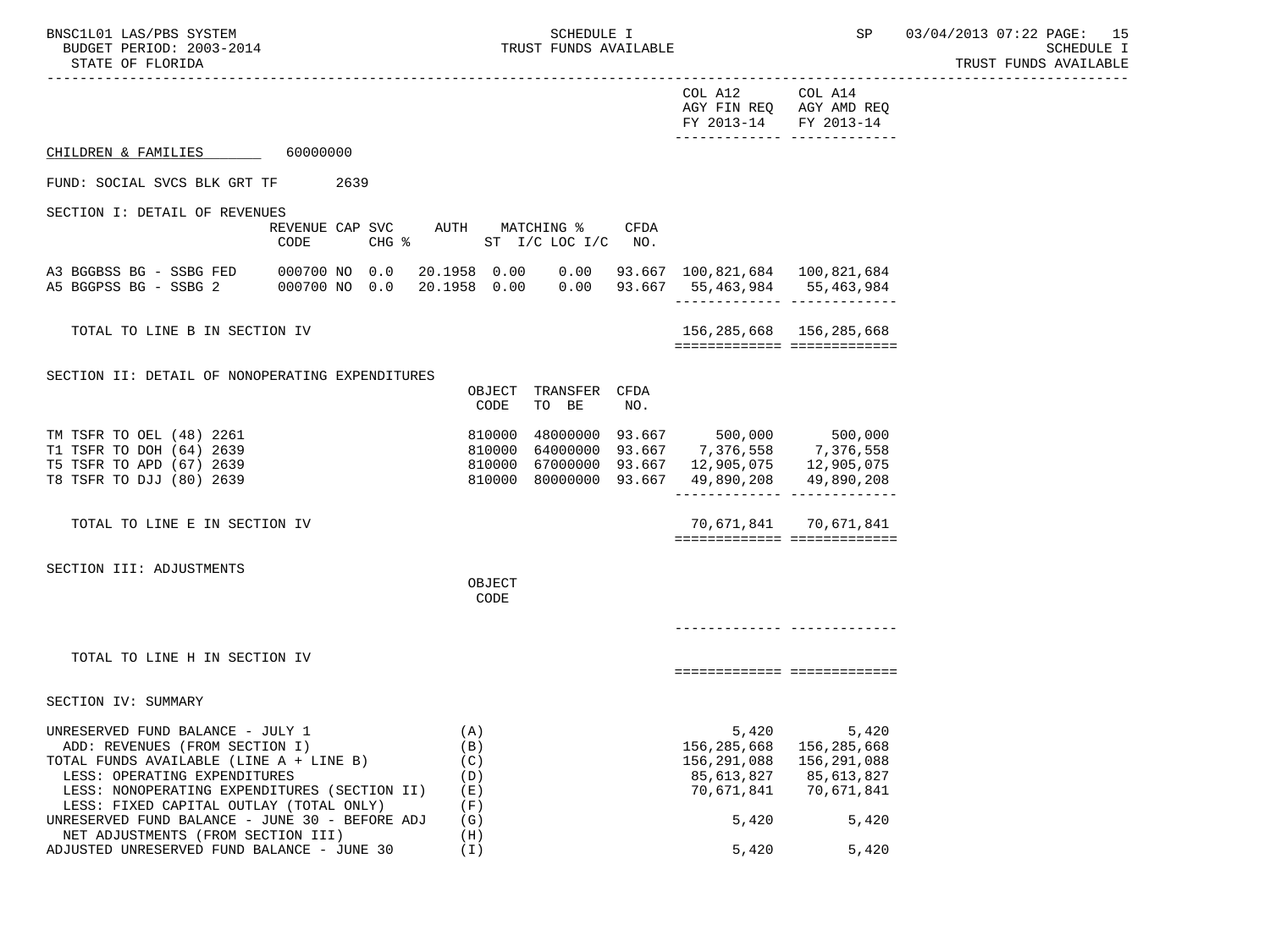| COL A12               | COL A14                 |
|-----------------------|-------------------------|
|                       | AGY FIN REQ AGY AMD REQ |
| FY 2013-14 FY 2013-14 |                         |
|                       |                         |

CHILDREN & FAMILIES 60000000

FUND: WORKING CAPITAL TRUST FUND 2792

SECTION I: DETAIL OF REVENUES

|                              | REVENUE CAP | <b>SVC</b> | AUTH    | MATCHING % |                 | <b>CFDA</b> |              |              |
|------------------------------|-------------|------------|---------|------------|-----------------|-------------|--------------|--------------|
|                              | CODE        | CHG %      |         | ST         | $I/C$ LOC $I/C$ | NO.         |              |              |
| M3 OITS DP SVC 64 DOH        | 004801 NO   | 0.0        | 215.32  | 0.00       | 0.00            |             | 1,282,859    | 1,282,859    |
| M7 OITS DP SVC 67 APD        | 004801 NO   | 0.0        | 215.32  | 0.00       | 0.00            |             | 302,438      | 302,438      |
| N1 OITS DP 60 DCF<br>$-1000$ | 004801 NO   | 0.0        | 215.32  | 0.00       | 0.00            |             | 17, 332, 155 | 17, 332, 155 |
| N2 OITS DP 60 DCF - 2021     | 004801 NO   | 0.0        | 215.312 | 0.00       | 0.00            |             | 6,650,189    | 6,650,189    |
| N3 OITS DP 60 DCF - 2027     | 004801 NO   | 0.0        | 215.32  | 0.00       | 0.00            |             | 7,617        | 7,617        |
| N6 OITS DP 60 DCF - 2261     | 004801 NO   | 0.0        | 215.32  | 0.00       | 0.00            |             | 83, 475, 011 | 83, 475, 011 |
| N7 OITS DP 60 DCF - 2401     | 004801 NO   | 0.0        | 215.32  | 0.00       | 0.00            |             | 208,559      | 208,559      |
| N8 OITS DP 60 DCF - 2516     | 004801 NO   | 0.0        | 215.32  | 0.00       | 0.00            |             | 121,492      | 121,492      |
| N9 OITS DP 60 DCF - 2639     | 004801 NO   | 0.0        | 215.32  | 0.00       | 0.00            |             | 92,334       | 92,334       |
| 01 TSFR FROM NSRC 792086     | 001500 NO   | 0.0        | 215.32  | 0.00       | 0.00            |             | 198,551      | 198,551      |
|                              |             |            |         |            |                 |             |              |              |
|                              |             |            |         |            |                 |             |              |              |

 TOTAL TO LINE B IN SECTION IV 109,671,205 109,671,205 ============= =============

SECTION II: DETAIL OF NONOPERATING EXPENDITURES

|                               | OBJECT<br>CODE | TRANSFER<br>TO BE | CFDA<br>NO. |      |      |
|-------------------------------|----------------|-------------------|-------------|------|------|
| UB UNFUNDED BUDGET            | 899000         |                   |             | $6-$ | $6-$ |
| TOTAL TO LINE E IN SECTION IV |                |                   |             | $6-$ | $6-$ |
| SECTION III: ADJUSTMENTS      |                |                   |             |      |      |

OBJECT

**CODE** 

------------- -------------

TOTAL TO LINE H IN SECTION IV

============= =============